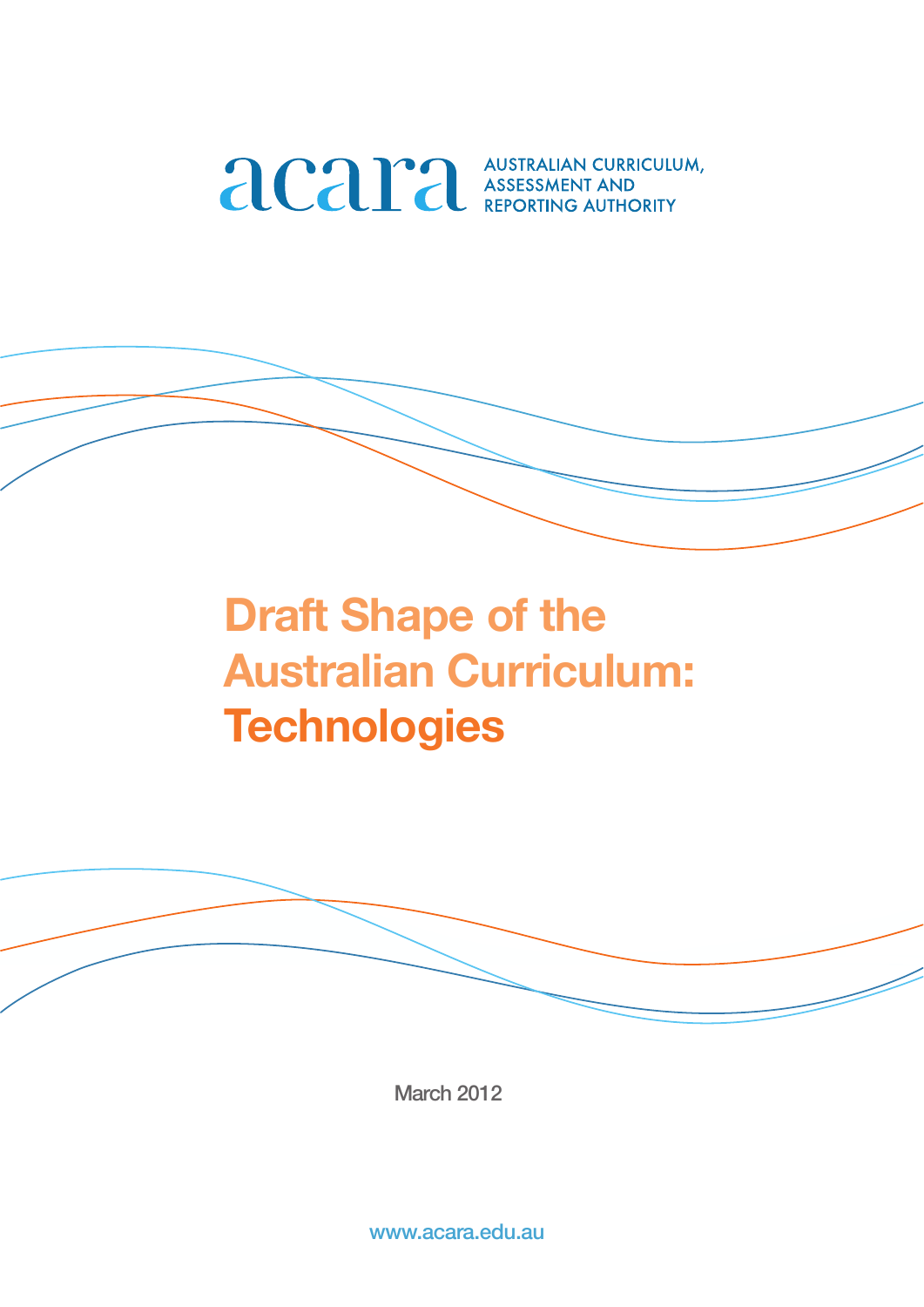### © Australian Curriculum, Assessment and **Reporting Authority 2012**

This work is copyright. You may download, display, print and reproduce this material in unaltered form only (retaining this notice) for your personal, non-commercial use or use within your organisation.

All other rights are reserved. Requests and inquiries concerning reproduction and rights should be addressed to:

**ACARA Copyright Administration, ACARA** Level 10, 255 Pitt Street Sydney NSW 2000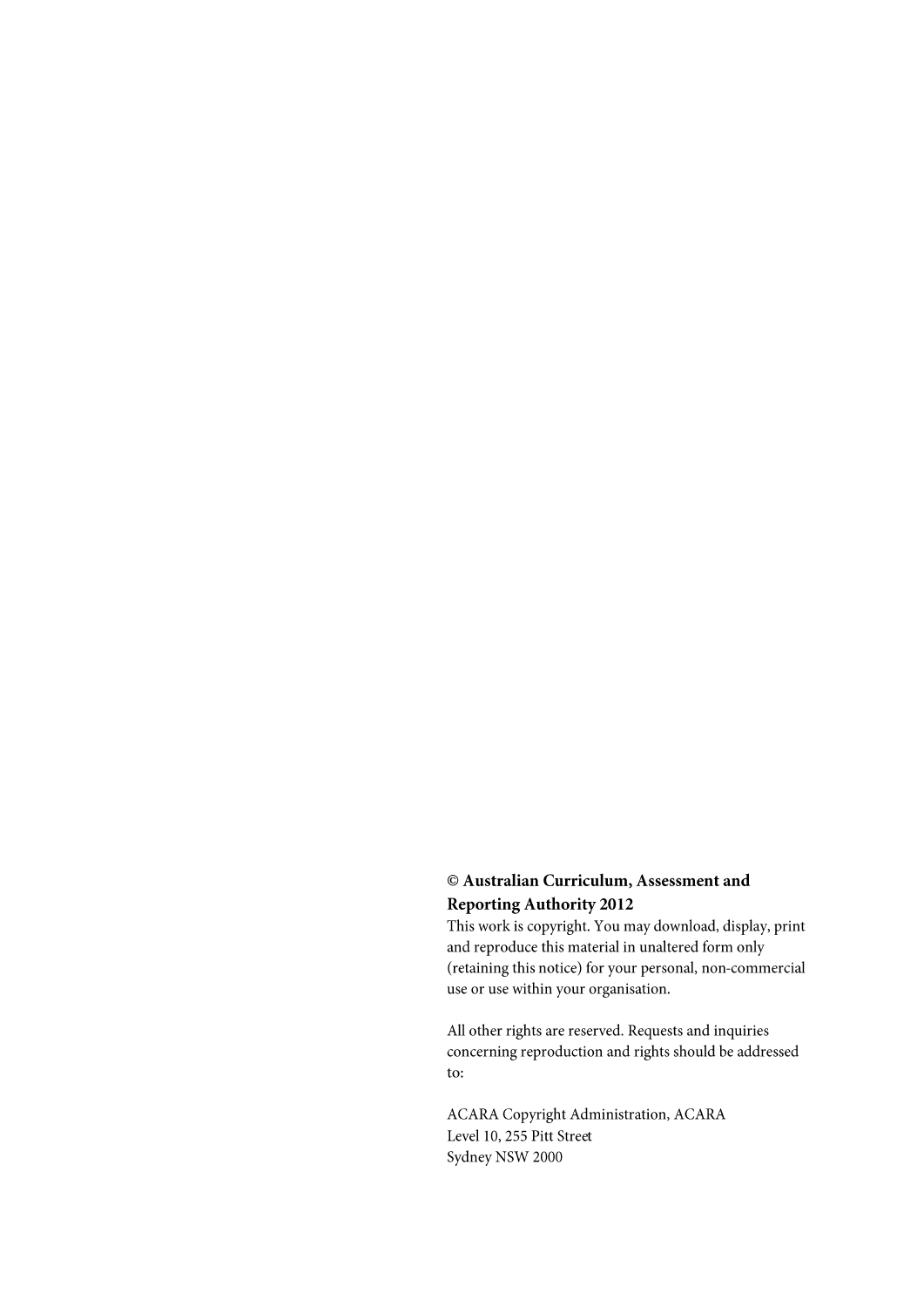# **Contents**

| General capabilities and the Australian Curriculum: Technologies  17       |  |
|----------------------------------------------------------------------------|--|
|                                                                            |  |
|                                                                            |  |
|                                                                            |  |
|                                                                            |  |
|                                                                            |  |
|                                                                            |  |
|                                                                            |  |
| Cross-curriculum priorities in the Australian Curriculum: Technologies  20 |  |
|                                                                            |  |
|                                                                            |  |
|                                                                            |  |
|                                                                            |  |
|                                                                            |  |
|                                                                            |  |
|                                                                            |  |
|                                                                            |  |
|                                                                            |  |
|                                                                            |  |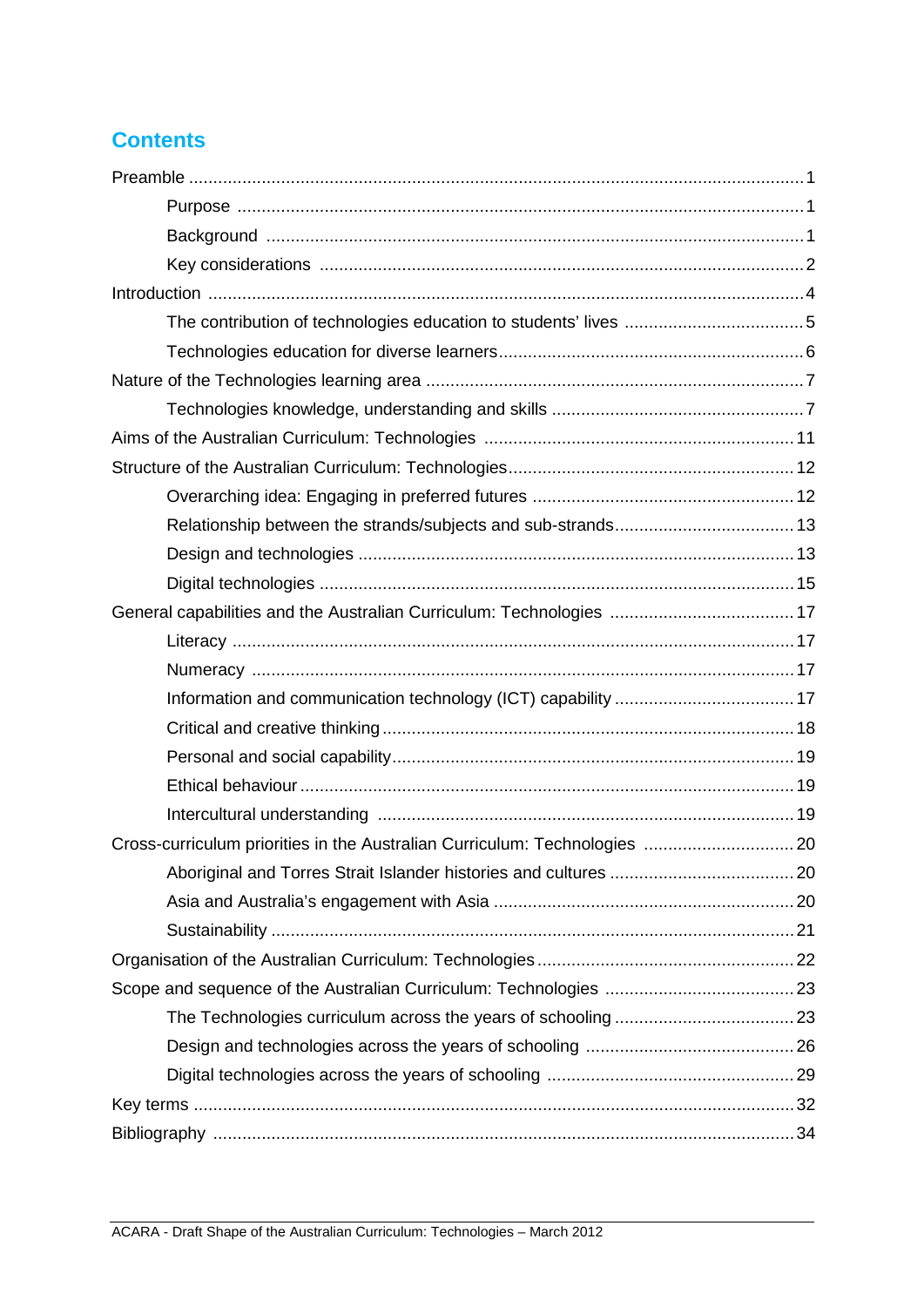# **Preamble**

# **Purpose**

- 1. The draft *Shape of the Australian Curriculum: Technologies* provides broad direction on the purpose, structure and organisation of the Technologies curriculum. It is intended to guide the writing of the Australian Technologies Curriculum from Foundation to Year 12.
- 2. This paper has been prepared following decisions taken by the ACARA Board and analysis of feedback from the Technologies National Forum and the Technologies National Panel to the *Initial Advice Paper: Technologies* (November 2011).
- 3. The paper should be read in conjunction with *The Shape of the Australian Curriculum v3.0*. It is informed by ACARA's *Curriculum Design* paper and the *Curriculum Development Process* [\(http://www.acara.edu.au/curriculum/curriculum.html\)](http://www.acara.edu.au/curriculum/curriculum.html).

# **Background**

- 4. The Australian Curriculum: Technologies will contribute to the educational goals set out in the *Melbourne Declaration on Educational Goals for Young Australians* (2008, pp. 8– 9) and build on the vision for children's learning and early childhood pedagogy outlined in the *Early Years Learning Framework: Belonging, Being & Becoming, 2009*.
- 5. The Technologies learning area focuses on the purposeful use of technologies knowledge, understanding, and skills including the creative processes that assist people to select and utilise materials, information, systems, tools and equipment to design and realise solutions. These technologies solutions address personal, community and global needs and opportunities that improve quality of life while taking into account societal values and economic, environmental and social sustainability.
- 6. The term 'Technologies' has been adopted for the learning area to reflect the range of technologies addressed in schools. This paper proposes that the Australian Curriculum: Technologies comprises two strands for the Foundation Year to Year 8 and two subjects for Years 9 to12 namely, Design and technologies and Digital technologies. This curriculum structure acknowledges and values the distinct knowledge, understanding and skills of each but, particularly in Years F to 8, also recognises those aspects of Technologies learning that are similar in both and that complement learning in each. In brief:
	- Design and technologies will have students learning to develop and apply technologies knowledge, processes and production skills to design, produce and evaluate solutions using traditional, contemporary and emerging technologies for real-world needs, opportunities, end-users, clients or consumers in a range of technologies contexts.
	- Digital technologies will have students learning to develop and apply technical knowledge, processes and computational thinking skills, including algorithmic logic and abstraction, to transform data into information solutions for real-world needs, opportunities, end-users, clients or consumers in a range of technologies contexts.
- 7. Technologies contexts are the fields of endeavour in which students will apply technologies processes and production. These could include agriculture and primary industries, constructed environments, engineering, entertainment, food technology, home and personal settings, manufacturing, materials and product design (for example electronics, metals, plastics, textiles, timber) and retail.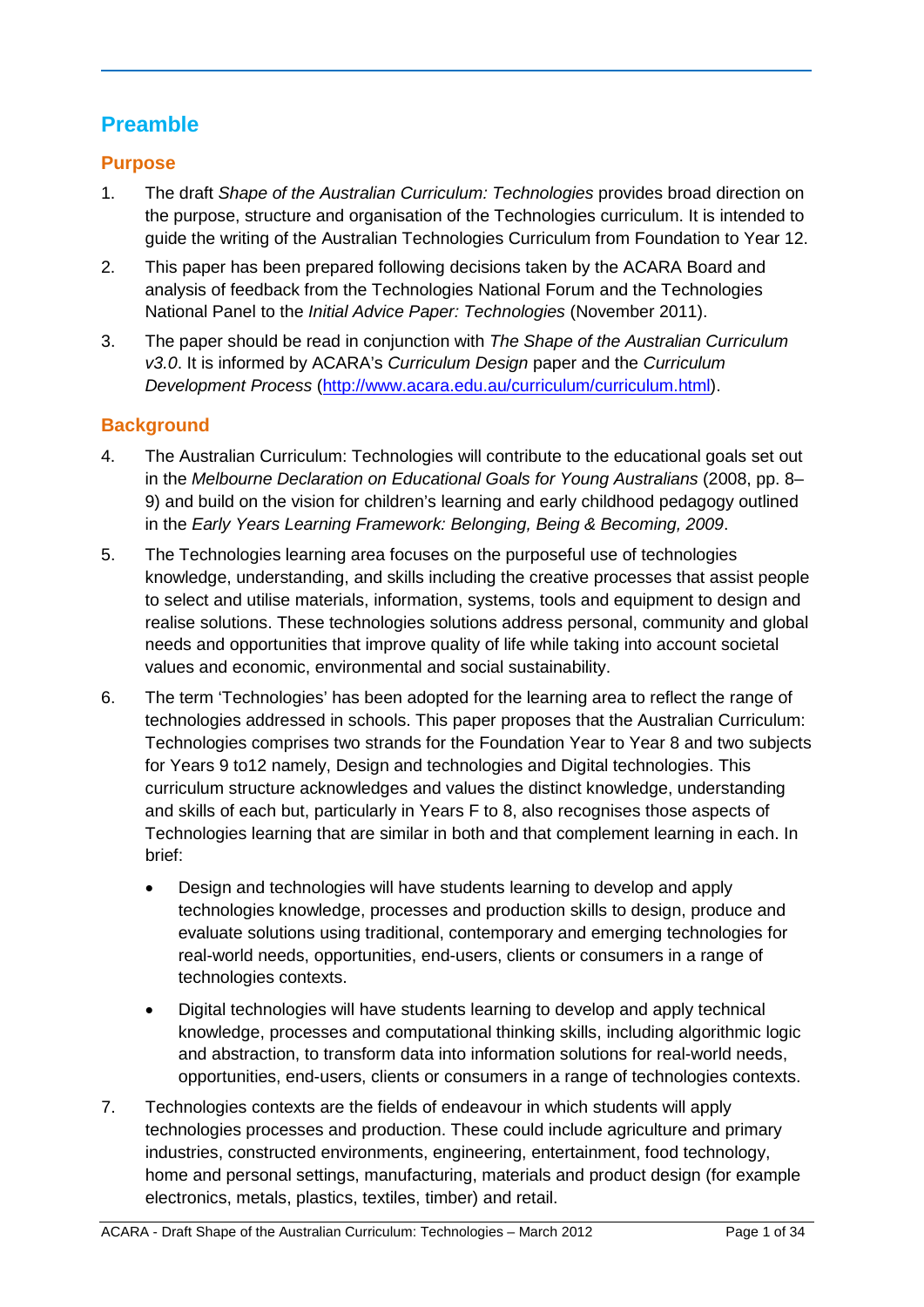- 8. In the curriculum for Years 9 and 10 and for senior secondary years the two separate subjects will provide students with options when selecting programs for study. Students may also choose to study Technologies subjects offered by states and territories that complement and do not duplicate the Australian Curriculum.
- 9. A glossary of key terms used throughout this paper is provided to support a shared understanding of how they are proposed to be used in the Australian Curriculum: Technologies (p. 32).

# **Key considerations**

- 10. The development of the Australian Curriculum: Technologies provides an opportunity to shape the future of Technologies learning in schools to ensure that all students benefit from learning about and working with traditional, contemporary and emerging technologies. While this is an exciting opportunity it also presents unique challenges in curriculum development.
- 11. Unlike some learning areas, there is a need in the Technologies learning area to conceptualise a curriculum structure that can flexibly accommodate rapidly evolving and changing technological knowledge, understanding and skills. While laser cutting and cloud computing may be contemporary technologies today, in a few years' time they may be replaced by more effective technologies. The Technologies curriculum structure needs to adequately provide the flexibility required to allow teaching and learning that meets contemporary and future needs.
- 12. The structure of the Technologies curriculum described in this draft *Shape of the Australian Curriculum: Technologies* has been informed by the description of learning areas in the *Melbourne Declaration on Educational Goals for Young Australians,* decisions taken by the ACARA Board, advice from the Technologies Advisory Group and analysis of feedback on proposed directions from a range of key stakeholders represented through a Technologies National Forum and a Technologies National Panel. While there has been targeted consultation to inform this draft Shape paper, the national consultation offers the first chance to tap into Australia's technologies' educators, those working in technologies industries and the general public.
- 13. To ensure that the structure provides for a 21st century Technologies curriculum it is necessary to think beyond custom and practice. The proposed structure comprises two strands (Years F to 8) and subjects (Years 9 to 12) with complementary sub-strands. Envisaging the most effective curriculum structure may include consideration of alternative approaches that provide further flexibility. For example:
	- different ways of articulating the sub-strands
	- two subjects from the Foundation Year with specialised strands
	- one subject from Foundation to Year 8 progressing to two subjects in the following years
	- other structures.
- 14. That is, while this draft Shape paper proposes a particular approach to the structure of the curriculum, ACARA is open to considering other approaches. The key consideration should be how best to organise curriculum that clearly articulates what we want all young people to learn in this learning area while providing flexibility for teachers in the various settings that exist across the nation to provide quality teaching and learning programs.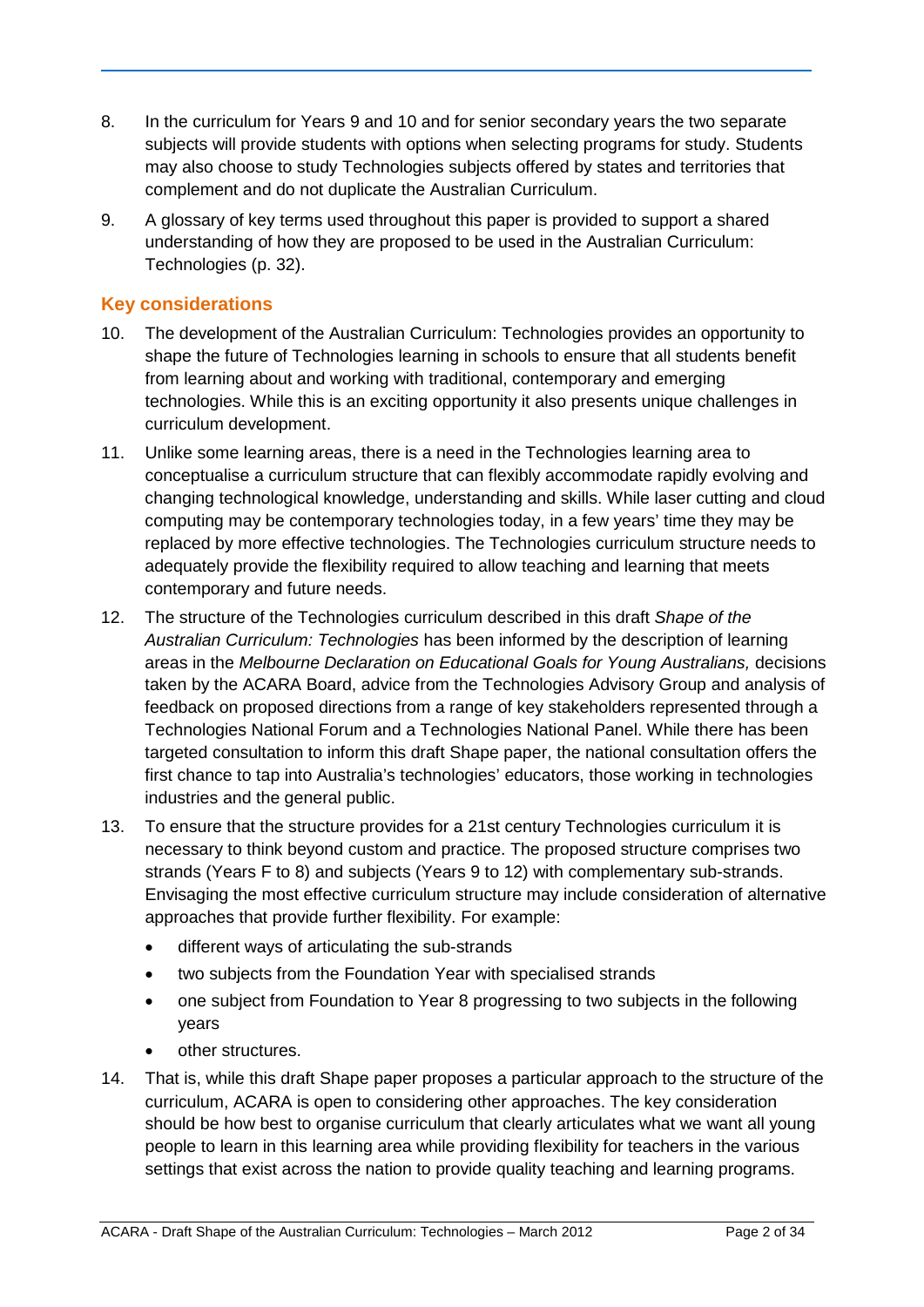- 15. The feedback from the national consultation will inform the development of the final Shape paper. It should provide a clear direction for the structure of the Technologies curriculum and provide ACARA and writers with a clear brief for the writing of the detailed curriculum.
- 16. When completing the online questionnaire or preparing a submission, respondents should think carefully about how rapidly technologies are changing and consider that this Technologies curriculum will be developed for students who may be beginning school in 2015 and completing school in 2028. The structure of the Technologies curriculum should facilitate the development of a flexible and dynamic Technologies curriculum for the 21st century.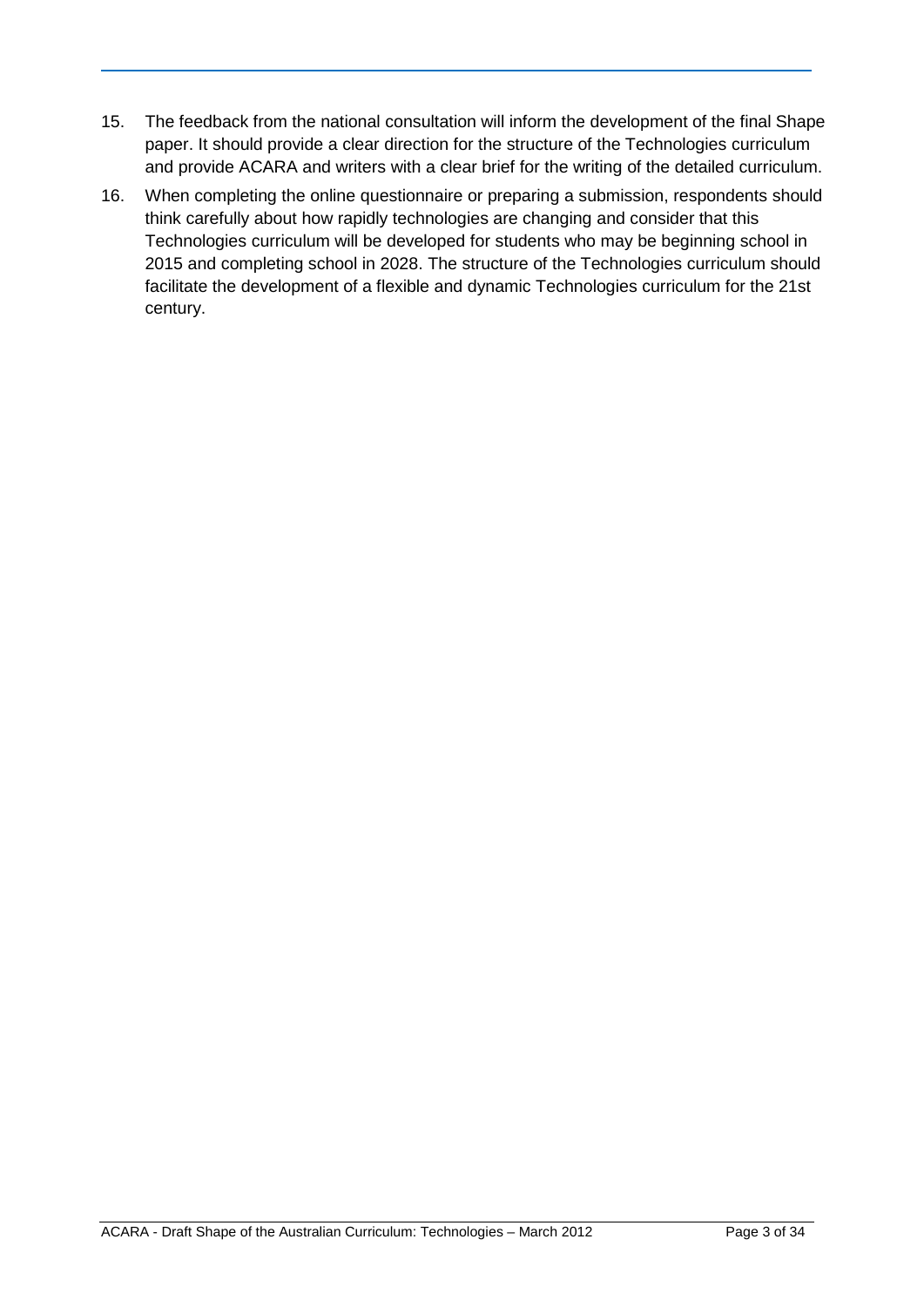# **Introduction**

- 17. People design and use technologies to shape the world in which we live. Technologies increasingly enrich and impact on the lives of people, culture and society globally. It is important that, as a nation, we make connections between technologies, creativity and enterprise as a catalyst for 21st century innovation. We will increasingly depend upon contemporary or emerging technologies, for agriculture, communication, construction, energy and water management, knowledge creation, manufacture, and transportation. Australia needs people with the enterprise, capacity for innovation, willingness to take risks and capability to seize opportunities. They need to make ethical decisions about technologies and to develop creative and innovative solutions to complex problems and for preferred futures. The Australian Curriculum: Technologies has the potential to develop Australia's capacity to respond to our national research priorities, many of which focus on sustainability. It is an active, creative and engaging learning area that fosters students' capacity to be discriminating and informed users, producers and innovators of technologies.
- 18. Our capacity to manage knowledge and communicate and share information personally and across the globe has changed dramatically in recent years. Information and communication technologies, and social media in particular, have revolutionised the pace of change and the nature of learning, recreational activities and work. It has given access to new ways of thinking and communicating for all ages and abilities. The now ubiquitous nature of digital technologies resulting from digitisation, the miniaturisation and embedding of microelectronics into a range of products, and wireless networking, means that students of all ages and abilities expect to be able to play, learn and study anytime and anywhere, and to design and produce solutions using design and computational thinking and traditional, contemporary and emerging technologies.
- 19. Technologies challenge us to learn to adapt to new developments and critically examine how they transform and influence our ideas, opportunities and actions. Technologies, in both their development and use, are influenced by and can play a role in transforming society and our natural, constructed and virtual environments. We create, as well as respond to, the designed world in which we live.
- 20. All technologies impact on people, communities and environments. All Australians need the capacity to engage with society and a knowledge-based economy, to make personal contributions to issues that are relevant to them and to assist in finding sustainable solutions for local and global needs by contributing actively to shaping and improving their world.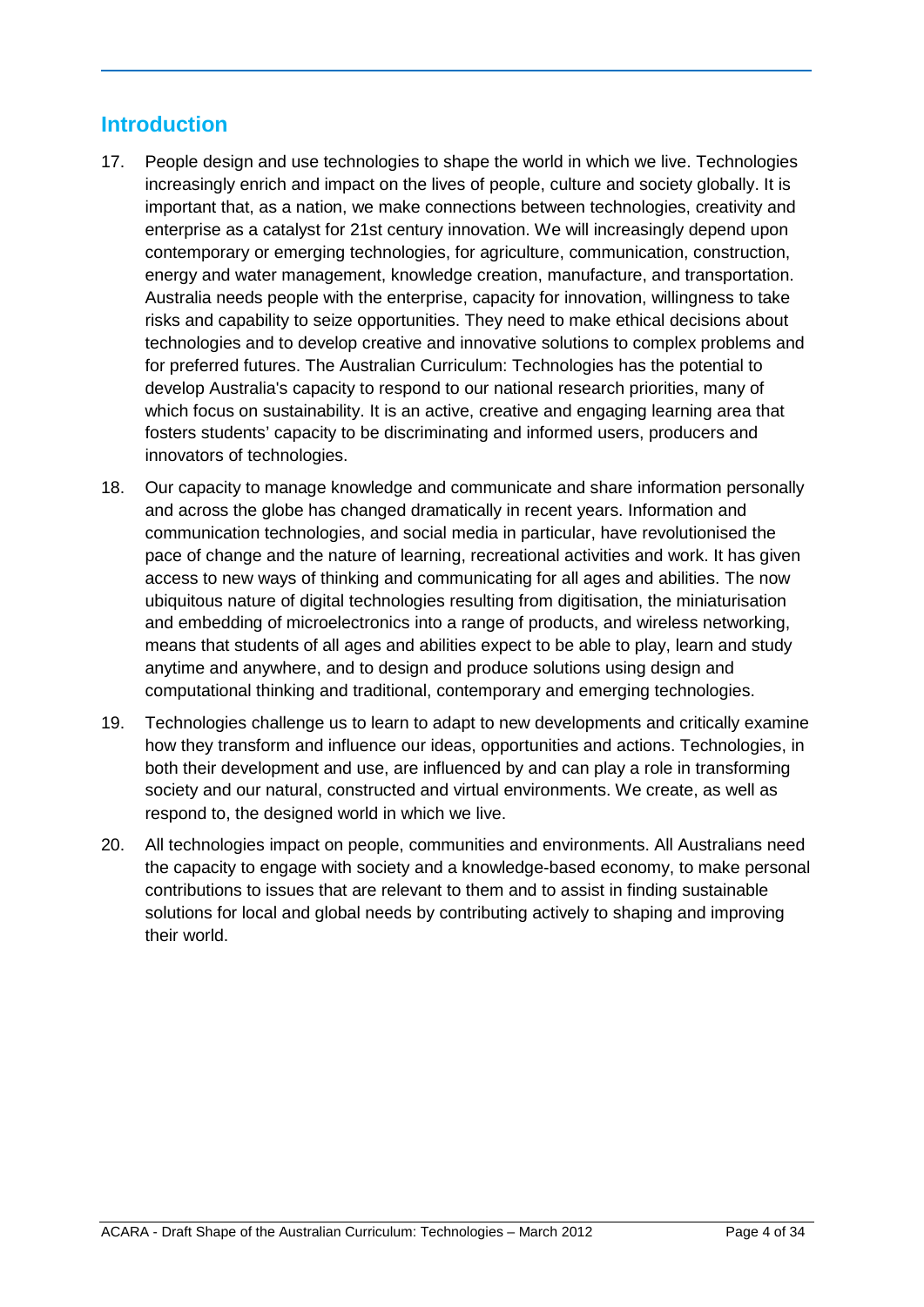### **The contribution of technologies education to students' lives**

- 21. All young people need to develop knowledge, understanding and skills in the discriminating, ethical, innovative, creative and enterprising use of a range of technologies and the processes through which they can create, design, develop and produce innovative technological solutions. They need opportunities to play, learn, create and produce using a range of technologies from the early years and to be able to pursue a continuum of technologies learning through to the senior secondary years. They should also have the confidence, knowledge, understanding and skills to access, manipulate, create, critique and ethically produce digital information and systems to meet personal, family and community needs, and to be imaginative and innovative in their production of solutions. All students need opportunities to make their personal contribution by being given an active voice on things that are relevant to them.
- 22. Technologies education provides opportunities for students to make connections between their experiences and to develop knowledge and confidence in meeting the challenges of a highly technological future. Students develop an understanding of the nature, forms and characteristics of materials, information, systems, tools and equipment, and develop ways to manipulate and shape them purposefully to meet their needs and the needs of others across a range of technologies contexts. Technologies education provides opportunities for students to actively engage in designing sustainable and appropriate solutions to meet the needs of the present without compromising the ability of future generations to meet their needs.
- 23. Students develop understanding of the relationship and interconnectedness between the components of digital systems in authentic situations, taking into account social, legal and ethical considerations. They develop conceptual and technical skills to systematically create information processing solutions for specified audiences, endusers, clients or consumers such as artificial intelligence, communication, databases, digital media, robotics, transactions and websites. They learn to operate and manage ICT systems in order to locate, manage, organise, analyse, represent and present information; to create digital products; to control and monitor processes and devices; to communicate with others; and to support computational and design thinking and production.
- 24. Technologies education makes direct links to the world of work and the skills needed for collaboration, communication, education, training and employment. All young people need the opportunity to develop the skills to effectively use technologies in their lives and to contribute to a skilled, technologically attuned and highly innovative workforce. To foster interest in careers with a technologies focus, students need to engage in rich technologies experiences. In this way students build technologies competence and awareness over time. In secondary education, students have the opportunity to specialise in technologies contexts. These more specialised studies may provide the stimulus for pursuing a career in technologies.
- 25. The Technologies learning area provides opportunities for students to identify and consider the contribution of designers and technology specialists to the improvement of the quality of life, including home and family life, the nature of their work, the processes used in specialisations and the importance of teamwork and collaboration.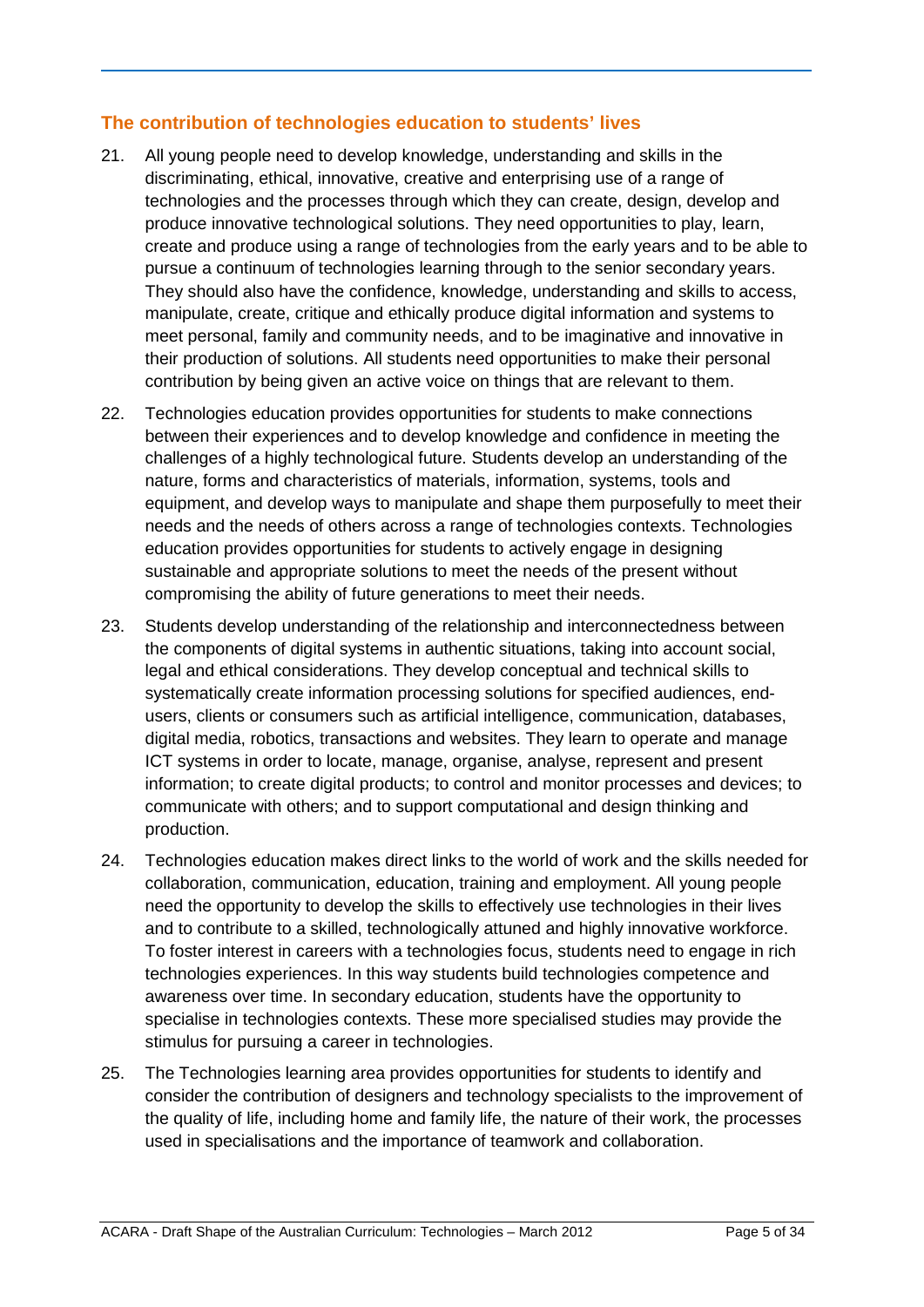### **Technologies education for diverse learners**

- 26. A comprehensive education in Technologies will allow individuals to progress from foundations of creative play, through to consolidated skills and the challenges of developing new knowledge innovations. It will recognise the developmental demands evoked from first engaging in relatively simple technologies, project briefs and problems, to demonstrated knowledge, understanding and skills in established processes, and to the sophisticated level of working through technologically complex projects using materials, information, systems, tools and equipment.
- 27. Students in Australian classrooms have multiple, diverse and changing needs that are shaped by individual learning histories and abilities, as well as gender, cultural and language backgrounds and socio-economic factors. The Technologies curriculum will be gender-inclusive and accessible to all students. It will provide opportunities to explore gender stereotypes in technologies contexts and the role and contribution of male and female designers and technologists.
- 28. The curriculum should allow for difference in interests, capabilities and future pathways of students. It will deliver equity of opportunity, engaging every student and enabling them to make active and informed decisions, and equip them with the skills to participate actively in the broader community.
- 29. The curriculum will provide flexibility for teachers to take into account the different learning situations and rates at which students develop and the diverse range of learning and assessment needs. Consideration of how best to engage every student will be given and of the way that particular groups may have previously been excluded. The utilisation of various technologies, for example, provides opportunities for a range of students, including those with disability, to access and engage with the curriculum.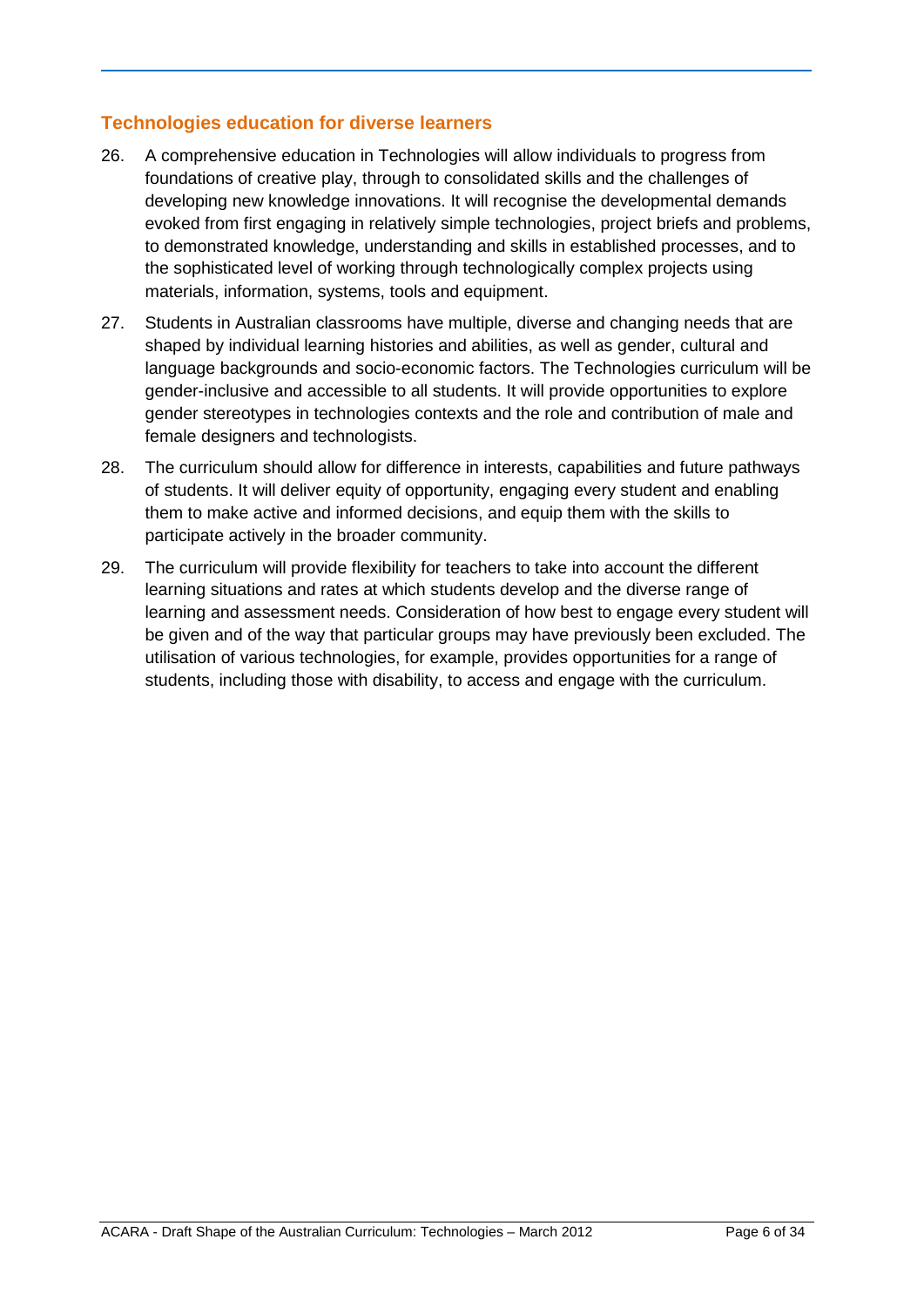# **Nature of the Technologies learning area**

- 30. Technologies education uniquely engages students in technologies processes and production, and design and computational thinking. It also engages students in ways of understanding the world in which they live to identify, explore and critique real-world needs, aspirations and opportunities. It enables students to generate, develop and evaluate ideas, create digital solutions or design, produce and evaluate products, services and environments in a range of technologies contexts in home, community and global settings. Students are able to bring about change by making decisions and choices about technologies through considering social, economic and environmental implications.
- 31. The Technologies learning area is characterised by students engaging with and creating solutions for real-world situations and end-users by using technologies knowledge, understanding and skills. They engage in creative and critical thinking and manage projects from the identification of needs or opportunities to conception and realisation. They explore scenarios, generate and develop ideas, research, investigate, experiment and test. They realise solutions by working technologically using technologies processes and production that use their hands, tools, equipment, data and digital technologies, and natural and fabricated materials. For younger children, these are realised through personal and family settings where there is an immediate, direct and tangible outcome, and where playfulness and hands-on exploration are a focus.
- 32. Technologies projects are contextualised by ethical considerations, commercial realities, sustainability, project management, and consumer and client needs, including consideration of personal and cultural beliefs and values. In this learning area, students learn that when they and others work technologically, they are responsible and accountable for their designs and solutions. Projects also provide rich opportunities for applying, synthesising and extending learning from a range of learning areas such as Science, Mathematics, the Humanities and the Arts. Working across learning areas enriches and gives specific content to technological contexts, and supports playfulness and innovation across the curriculum, particularly from Foundation to Year 6.

### **Technologies knowledge, understanding and skills**

- 33. The Technologies curriculum focuses on the overarching idea of students engaging in creating preferred futures (see p. 12) and:
	- knowledge and understanding of materials, information, systems, tools and equipment; technologies and society including social, cultural and environmental considerations
	- technologies processes and production including: applying a range of thinking skills; responding to needs, opportunities or problems; and managing projects.
- 34. An overview of Technologies knowledge, understanding and skills is provided on the following pages. The knowledge, understanding and skills for each strand/subject are described in the Structure of the Australian Curriculum: Technologies, pp. 13–16.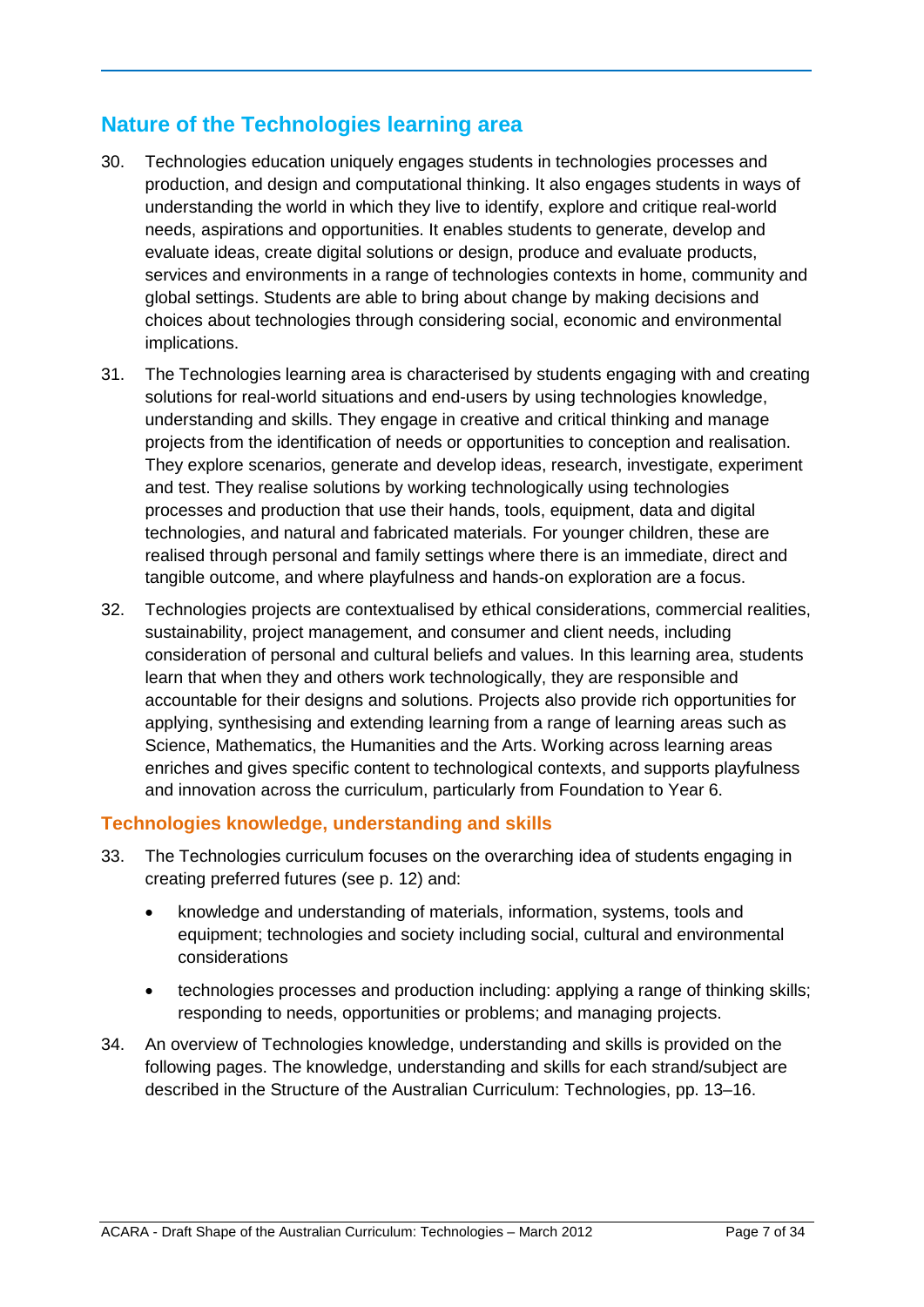### **Knowledge and understanding**

### *Materials, information, systems, tools and equipment*

- 35. In Design and technologies, technological knowledge and understanding is concerned with the properties and characteristics of materials, information, systems, tools and equipment. Students develop knowledge and understanding of each of these and the interactions between them, understanding that they are a resource and there are constraints on their use to consider. Knowledge and understanding will be dependent on the technologies required to realise or model a solution to meet a need, aspiration or opportunity.
- 36. In Digital technologies, technological knowledge and understanding is concerned with the properties and characteristics of digital information, people, procedures, digital systems, and electronic equipment. Students develop knowledge and understanding of the ways in which they can be combined and controlled to create structured information and solutions to problems through the processes of investigating, researching, experimenting, testing and validating. Understanding digital technologies focuses on knowing the technical underpinnings of these technologies and how they support the transformation of data in to digital solutions.

### *Technologies and society including social, cultural and environmental considerations*

37. In both Design and technologies and Digital technologies students develop knowledge about and the strategies to critique the relationship between technologies and society, the factors that shape the development of these technologies, and the impact of these technologies on individuals, families, communities and the environment. They learn about how people use and develop technologies to meet their needs.

### **Technologies processes and production**

- 38. The core of Technologies curriculum in most states and territories concentrates on students applying thinking skills, including design or computational thinking, to respond to needs, opportunities or problems using technologies processes and production and project management. A continuum of learning with a focus on these ways of thinking and producing has enduring value. It is the deep knowledge and understanding of technologies thinking and processes that students in any technologies context will take with them into further play-based settings, personal life, study or the workplace. Although the focus may differ in some ways for each of Design and technologies and Digital technologies, there are similarities. Students:
	- apply a range of thinking skills
	- respond to needs, opportunities or problems
	- manage projects.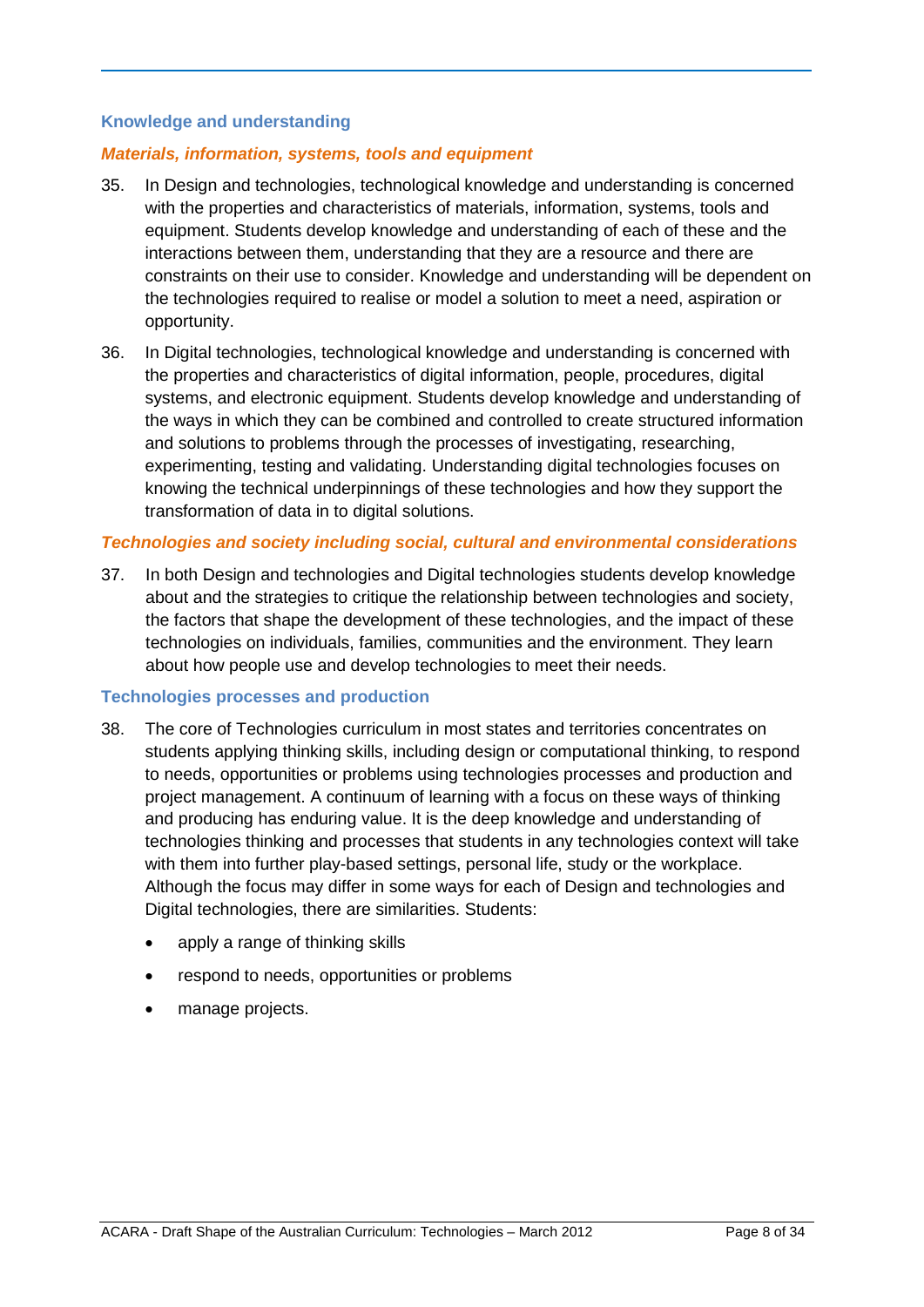### *Apply a range of thinking skills*

- 39. A core and fundamental dimension to both Design and technologies and Digital technologies is the way students learn to use higher order thinking skills to reflect, evaluate and validate their technological knowledge. Reflecting on learning in Technologies builds their technologies knowledge and deepens their understanding. Technologies knowledge may be validated on the basis of how well a project or task has achieved the brief given to, or developed by, the student. Validation of their choices and coherent uses of materials, information, systems, tools and equipment relies upon the quality of evaluation, justification and choice of technologies used to satisfy criteria for success and design specifications.
- 40. Students develop increasingly sophisticated design thinking, problem solving, procedural thinking and innovation skills in both Design and technologies and Digital technologies. They develop the ability to use a range of thinking skills to address needs or opportunities when working technologically with materials, information, systems, tools and equipment in home, community and global settings.
- 41. In Digital technologies, students develop and apply progressively more complex computational thinking to create digital information products, systems or software instructions, beginning in the early years with a more concrete and personal approach. They work creatively and purposefully with digital information and digital systems, and work increasingly collaboratively and independently to develop digital solutions that may be models, simulations, coding, prototypes or finished solutions involving data, hardware and software.

#### *Respond to needs, opportunities or problems*

- 42. Foundational to Design and technologies education is a process of designing and producing with materials, information, systems, tools and equipment in a sustainable and sensitive way. Students evaluate both the process and the solution using criteria of increasing complexity (from personal, through to environmental and ethical). Appropriate thought is given to impact when creating a product, service or environment for real use by a target audience, with the opportunity to respond to and gain feedback from an end-user, client or consumer. The hands-on practical application of technologies skills in Design and technologies develops manual dexterity, fine motor skills and coordination. Students develop a sense of pride, satisfaction and enjoyment in producing quality solutions that may be both functionally appropriate and aesthetically pleasing.
- 43. In Digital technologies students create digital solutions by formulating and investigating problems; analysing and creating solutions and representing; constructing and evaluating solutions. Creating digital solutions focuses on digital techniques, procedures and computational thinking skills. As in Design and technologies, students develop a sense of pride and satisfaction in the quality digital solutions they create.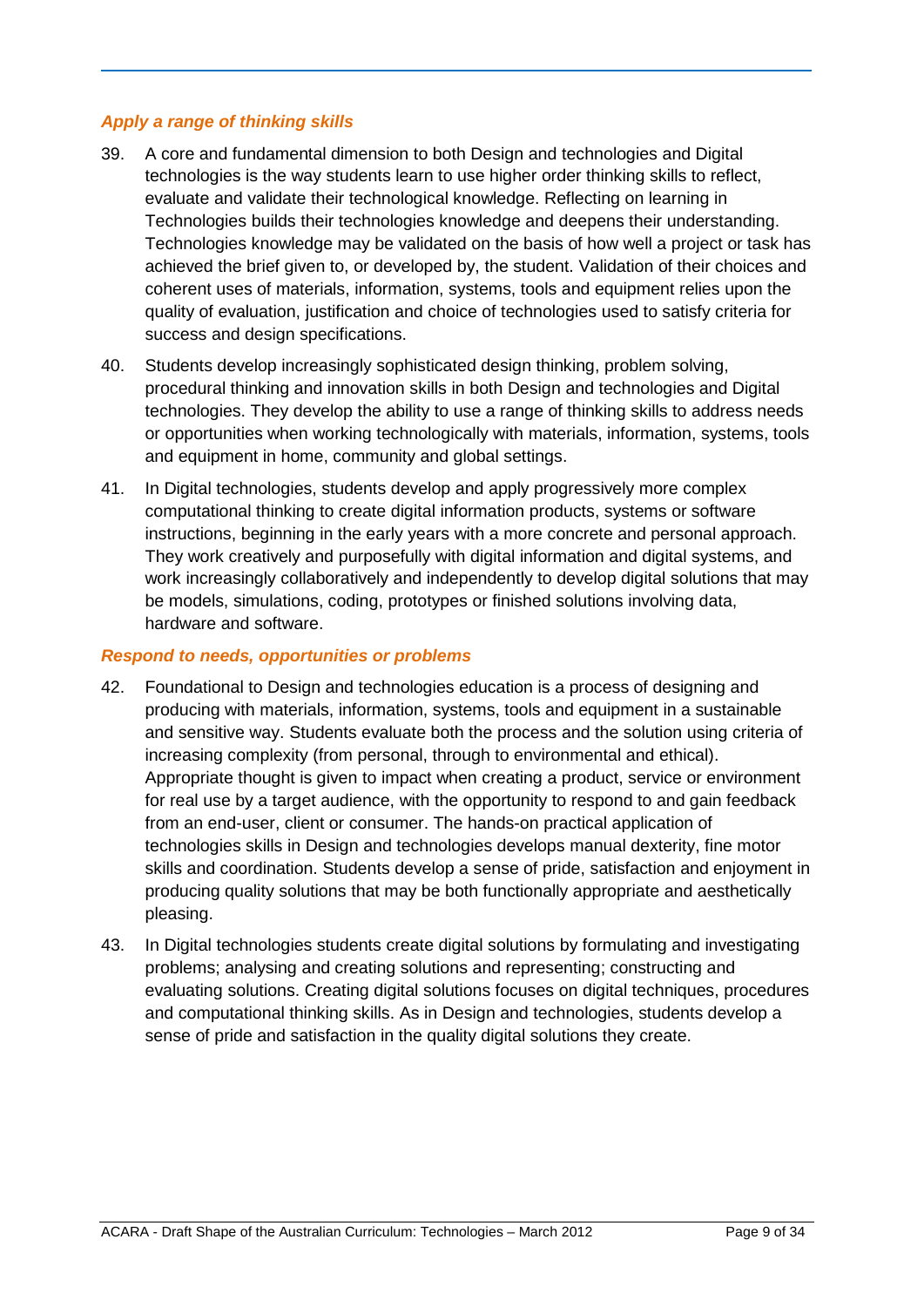44. In both strands/subjects students develop skills in interpreting and using graphic techniques and modelling to communicate and represent ideas and solutions, and to document processes. This includes freehand and technical drawings, diagrams, algorithms, systems architecture diagrams, flowcharts, Gantt charts, simulations, physical and virtual prototypes, 3-D models, report writing and the development of folios. They also develop skills to verbally articulate their ideas and thinking to a range of audiences.

### *Manage projects*

- 45. Project management is an essential element in building students' capacity to more successfully innovate in Design and technologies and Digital technologies. Project work and project management occur as a part of everyday life and are critical to many fields of employment, particularly in technologies contexts. Technologies education allows students to develop skills to manage projects from identification of need or opportunity through conception to realisation, including planning and reviewing milestones; implementing and monitoring time, action and financial plans; and making judgments using a range of decision-making strategies. Project management can be conceptualised in the early years of schooling as small groups of students explicitly working out how they will work together to bring a design idea to fruition.
- 46. Students are explicitly taught how to manage projects including considering constraints; risk assessment and management; decision-making strategies; quality control; developing resource, finance, work and time plans; and collaborating and communicating with others in technologies contexts. For younger students, this involves working together to explicitly plan and evaluate technologies at different stages of the process.
- 47. Assessing and managing risk in Technologies learning applies to the safe use of technologies and to the risks that impact on project timelines, such as availability of components or the impact of weather. In terms of safety, assessing and managing risk covers all necessary aspects of health, safety and injury prevention at any year level and in any technologies context when using potentially dangerous materials, tools and equipment. It includes ergonomics, safety including cybersafety, and ethical and legal considerations when communicating and collaborating online.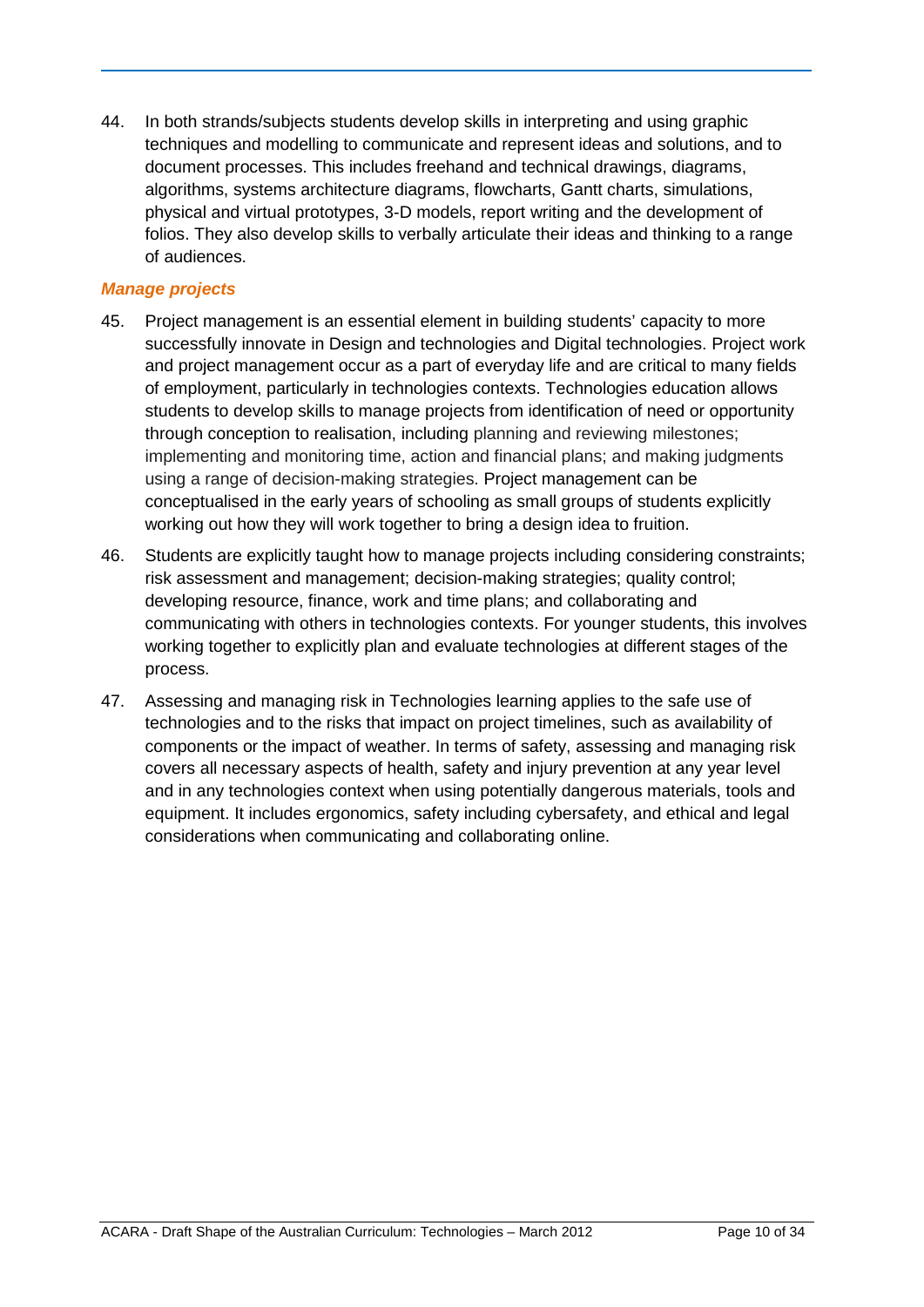# **Aims of the Australian Curriculum: Technologies**

- 48. The Australian Curriculum: Technologies will develop active and informed citizens with the capacity to be confident, creative, ethical, enterprising, environmentally and socially responsible innovators. Students will develop the technologies knowledge, understanding and skills to engage purposefully in the process of creating preferred futures by using a range of thinking skills, including futures and systems thinking, to generate and communicate creative ideas. These ideas will be enacted through the practical application of design and computational thinking and traditional, contemporary and emerging technologies to produce effective solutions within personal, family, community and global settings that are meaningful and culturally authentic to those settings.
- 49. The Australian Curriculum: Technologies will aim to develop students who:
	- are creative, innovative and enterprising when using traditional, contemporary and emerging technologies
	- effectively and responsibly select and use appropriate technologies, materials, information, systems, tools and equipment when designing and creating socially, economically and environmentally sustainable products, services or environments
	- critique, evaluate and apply thinking skills and technologies processes that people use to shape their world, and to transfer that learning to other technology situations
	- individually and collaboratively plan, manage, create and produce solutions to purposeful technology projects for personal, local, national and global settings
	- engage confidently with and make informed, ethical decisions about technologies for personal wellbeing, recreation, everyday life, the world of work and preferred futures.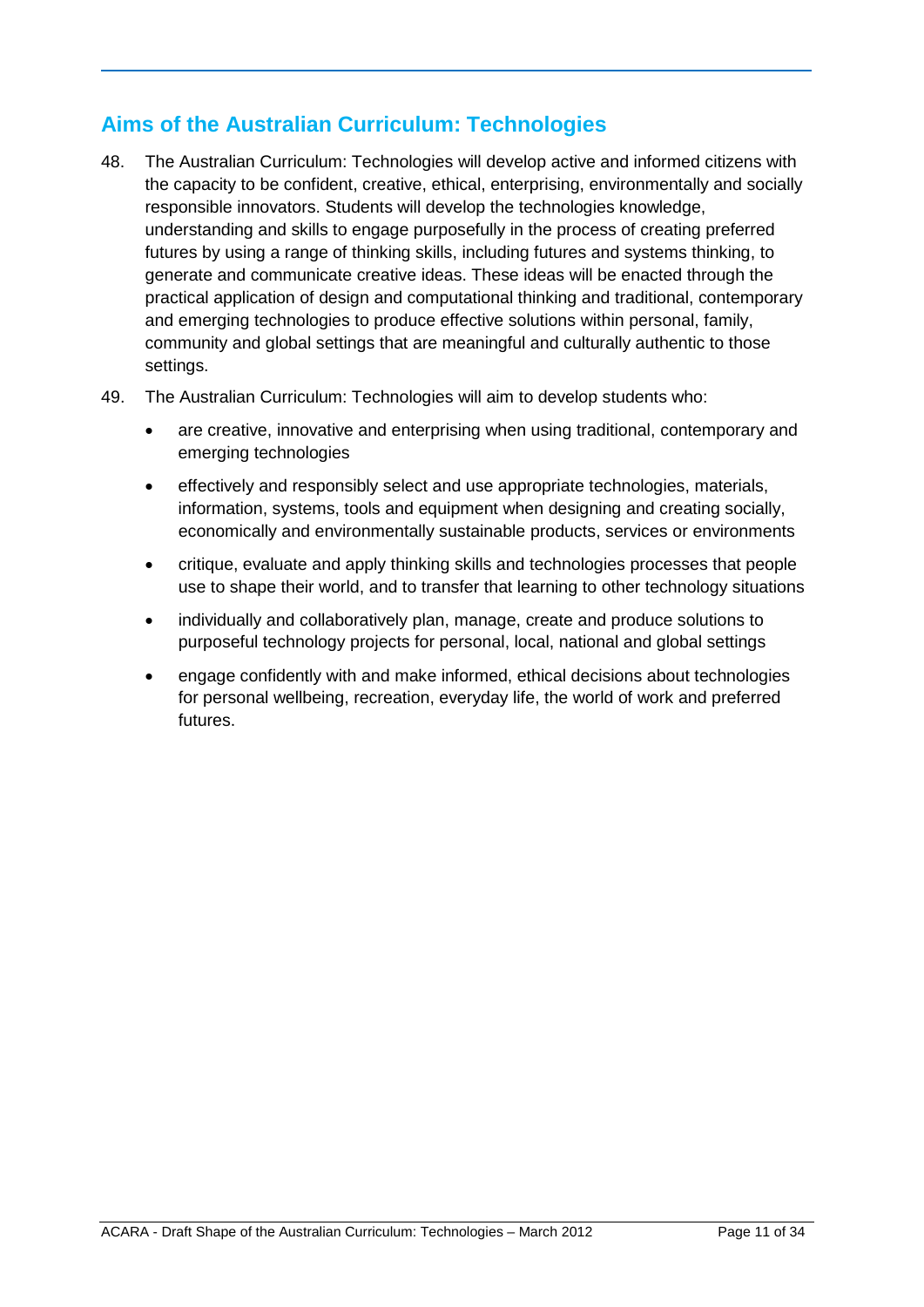# **Structure of the Australian Curriculum: Technologies**

- 50. Students need continuing opportunities and sustained engagement to build the capacity to think critically, creatively and innovatively when using and creating with technologies and technologies processes. They need conceptual frameworks, knowledge and skills to explore and understand aspects of the natural, constructed and virtual worlds that surround them, and to critique and apply knowledge to develop innovative, enterprising solutions to a range of challenges. This need is best met from Foundation through a continuum of learning using a range of technologies.
- 51. The Australian Curriculum: Technologies comprises two strands/subjects: Design and technologies and Digital technologies.
	- It is based on the assumption that all young Australians are entitled to study both Design and technologies and Digital technologies from Foundation to the end of Year 8. While the curriculum will be presented as two discrete strands, it will not preclude schools from integrating the strands in teaching and learning programs. Integration is the central pedagogy found in the early years, and a key strength for meaningful learning in the Technologies curriculum. Schools will be best placed to determine if, and how this will occur.
	- In Years 9–12, students will be able to choose from a range of subjects developed by ACARA and states and territories across a number of learning areas as part of their overall curriculum package. The Australian Curriculum will include the development of two Technologies subjects: Design and technologies and Digital technologies at these year levels. Additional Technologies subjects, that complement and do not duplicate the Australian Curriculum subjects, may be offered by states and territories for other technologies specialisations. Decisions about the continued study of Technologies into Years 9–12 will be taken by school authorities, the school, or the student.

# **Overarching idea: Engaging in creating preferred futures**

- 52. The overarching idea for the Australian Curriculum: Technologies involves students in developing the technologies knowledge, understanding and skills to engage purposefully in helping to create preferred futures. It acknowledges the strong connection between the Sustainability cross-curriculum priority and in particular the sustainability organising ideas related to futures (see paragraphs 94–97).
- 53. A focus on preferred futures provides the methodology for identifying and moving towards sustainable patterns of living. Students will engage in predicting outcomes and impacts of technological decisions for current and future generations; considering and identifying probable and preferred futures; taking into account economic, environmental and social sustainability. Over time they will reconstruct and review their visions for preferred futures through research, experience, dialogue, discussion and the exchange of ideas. This overarching idea is common to Design and technologies and Digital technologies, as both are concerned with technology, culture and society; economic, environmental and social sustainability; and creativity, innovation and enterprise.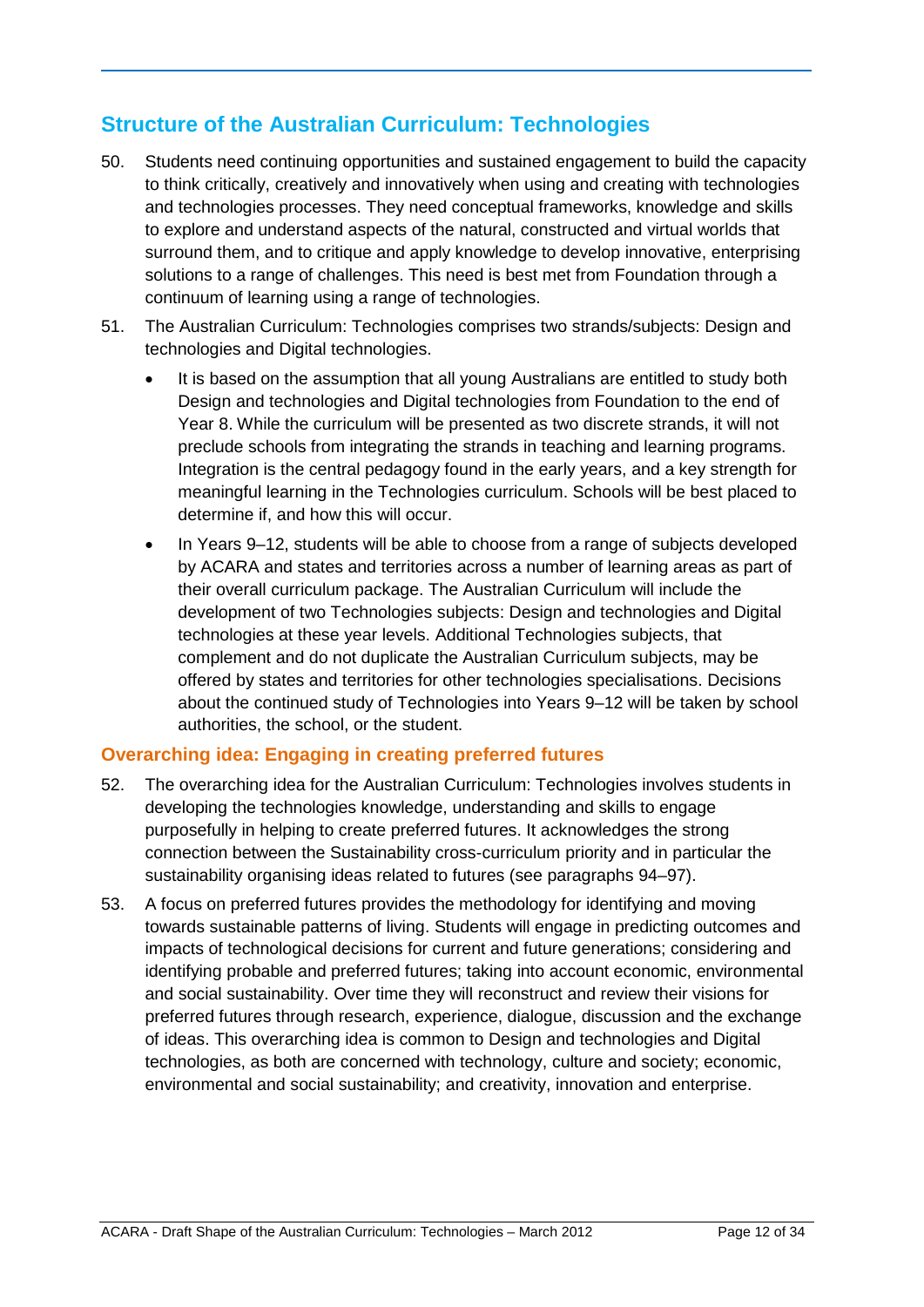# **Relationship between the strands/subjects and sub-strands**

- 54. Learning in each strand/subject is organised through two sub-strands that are realised interactively in curriculum implementation:
	- Knowledge and understanding
	- Processes and production.
- 55. A complementary sub-strand structure provides an opportunity to highlight similarities across the learning area and facilitates integrated approaches to teaching both strands in Years F–8 if desired. However, the sub-strands of each strand also include learning that is distinct to each and provides schools with the opportunity to teach each strand discretely.
- 56. The sub-strands for each strand/subject should not be viewed in isolation as there are clear relationships between them. The sub-strand structure has been designed with the intention that teachers when developing programs will select technologies-specific content from the Knowledge and understanding sub-strand and ask students to apply the content using the skills in the Processes and production sub-strand. The substrands will assist teachers to plan for the development of comprehensive and developmentally appropriate teaching and learning programs.
- 57. The overarching idea of engaging in creating preferred futures bridges the strands/subjects and sub-strands across technologies contexts and allows students to engage purposefully in this endeavour. It is reflected in each of the strands/subjects to ensure a futures-oriented approach to Technologies learning. It frames the development of concepts in the Knowledge and understanding sub*-*strand, supports key aspects of the Processes and production sub-strand, and contributes to developing students' capacity to be active, innovative and informed citizens.

# **Design and technologies**

- 58. The Design and technologies strand/subject comprises two sub-strands:
	- Design and technologies knowledge and understanding
	- Design and technologies processes and production design, produce and evaluate.
- 59. Together, the two sub-strands of the Design and technologies curriculum provide students with technologies knowledge, understanding and skills through which they can design and work technologically to produce solutions for real-world needs, opportunities, end-users, clients or consumers.

### **Design and technologies knowledge and understanding**

- 60. This sub-strand focuses on materials, information, systems, tools and equipment; and technologies and society. The content is dependent on the technologies context.
- 61. In the Foundation to Year 6 scope and sequence, content descriptions and elaborations will be written for a range of technologies contexts. They will complement content descriptions already developed for other learning areas to enable teachers to create integrated teaching and learning programs. Selection of technologies contexts will also take into account the organising ideas for the cross-curriculum priorities and the learning continuum for the general capabilities.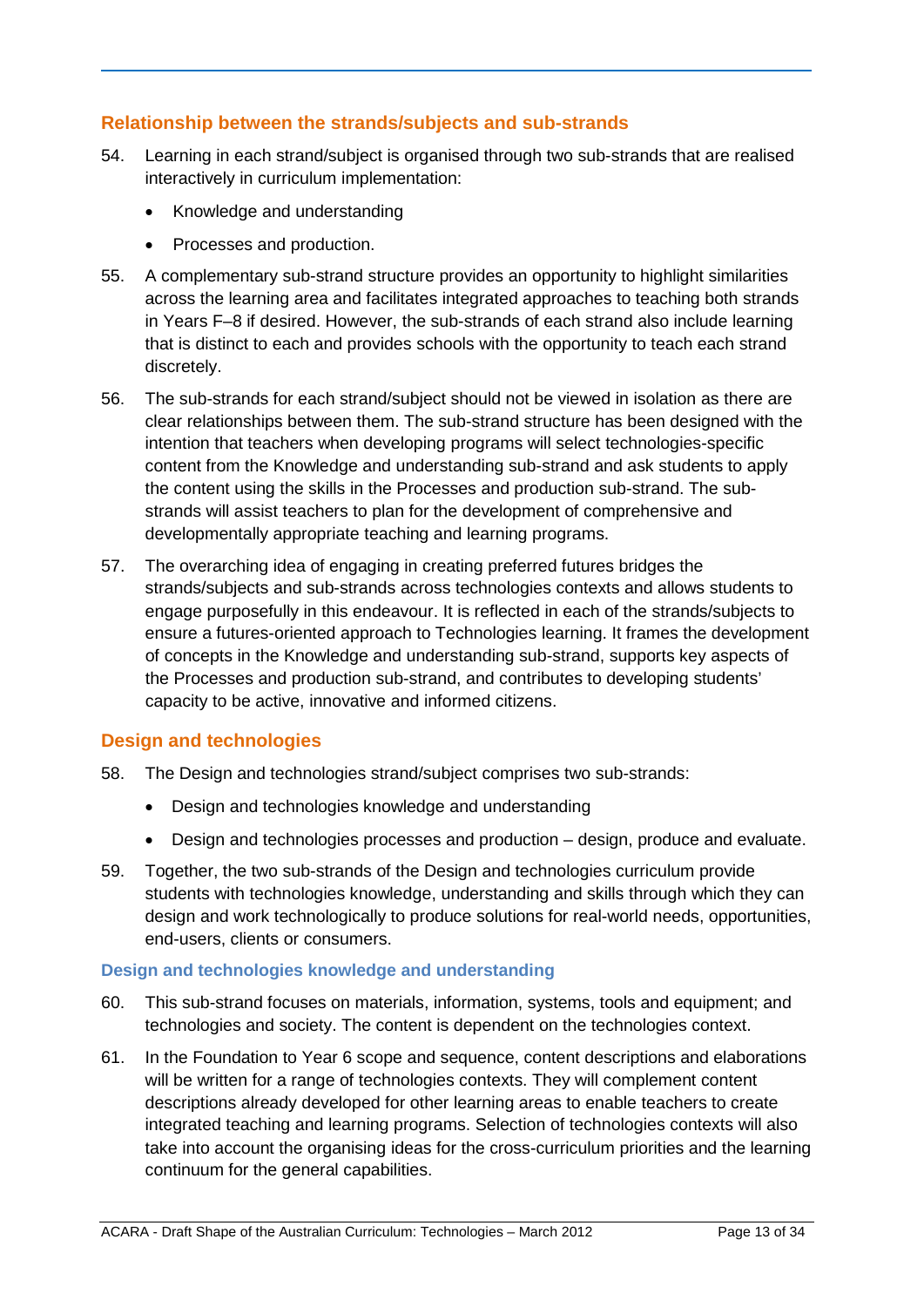- 62. In Years 7–12, schools will be able to select a range of technologies contexts suited to their location, resources and student interest that allow for students to design, produce and evaluate products, services and environments.
- 63. Students will develop increasingly sophisticated knowledge and understanding, drawn from both contemporary and historical sources, of:
	- the range of materials, information, systems, tools and equipment that are central to traditional, contemporary and emerging technologies, including their properties, characteristics and components
	- the ways in which materials, information, systems, tools and equipment interrelate and can be combined to create solutions to problems and to identify new opportunities for innovations
	- the relationship between technologies and individuals and their communities (local, national and global), and the factors that shape the development of these technologies and the impact of these technologies on individuals, families, communities and the environment.

### **Design and technologies processes and production – design, produce and evaluate**

- 64. This sub-strand focuses on designing, that is, identifying, exploring and critiquing a need or opportunity; generating, researching and developing ideas; and planning, producing and evaluating solutions that utilise process and production skills, creativity, innovation and enterprise to promote the development of sustainable patterns of living.
- 65. Students will develop increasingly sophisticated skills in technologies processes and production through designing and producing in response to design needs or opportunities to create and produce products, services and environments. They will:
	- identify, explore and critique needs or opportunities, and use critical, creative, design and systems thinking to examine a range of technologies contexts
	- have opportunities to create and produce innovative and enterprising products, services and environments that have positive and sustainable outcomes for preferred futures, for the economy, the environment and society
	- identify needs and wants, consider user values and beliefs, generate and develop ideas, research and investigate possible solutions, establish criteria for success, and evaluate and justify their designs against these criteria and design specifications
	- assess risk, observe safety standards and practices, including cooperation and respect for others when using appropriate techniques, tools and equipment to produce a technology output of appropriate quality, and in so doing develop a range of production skills
	- assess all aspects of the development of their solutions from ethical and sustainability perspectives, evaluate the success of their solutions based on the results of testing and user satisfaction, and suggest improvements that could be made to the solution and to their own performance.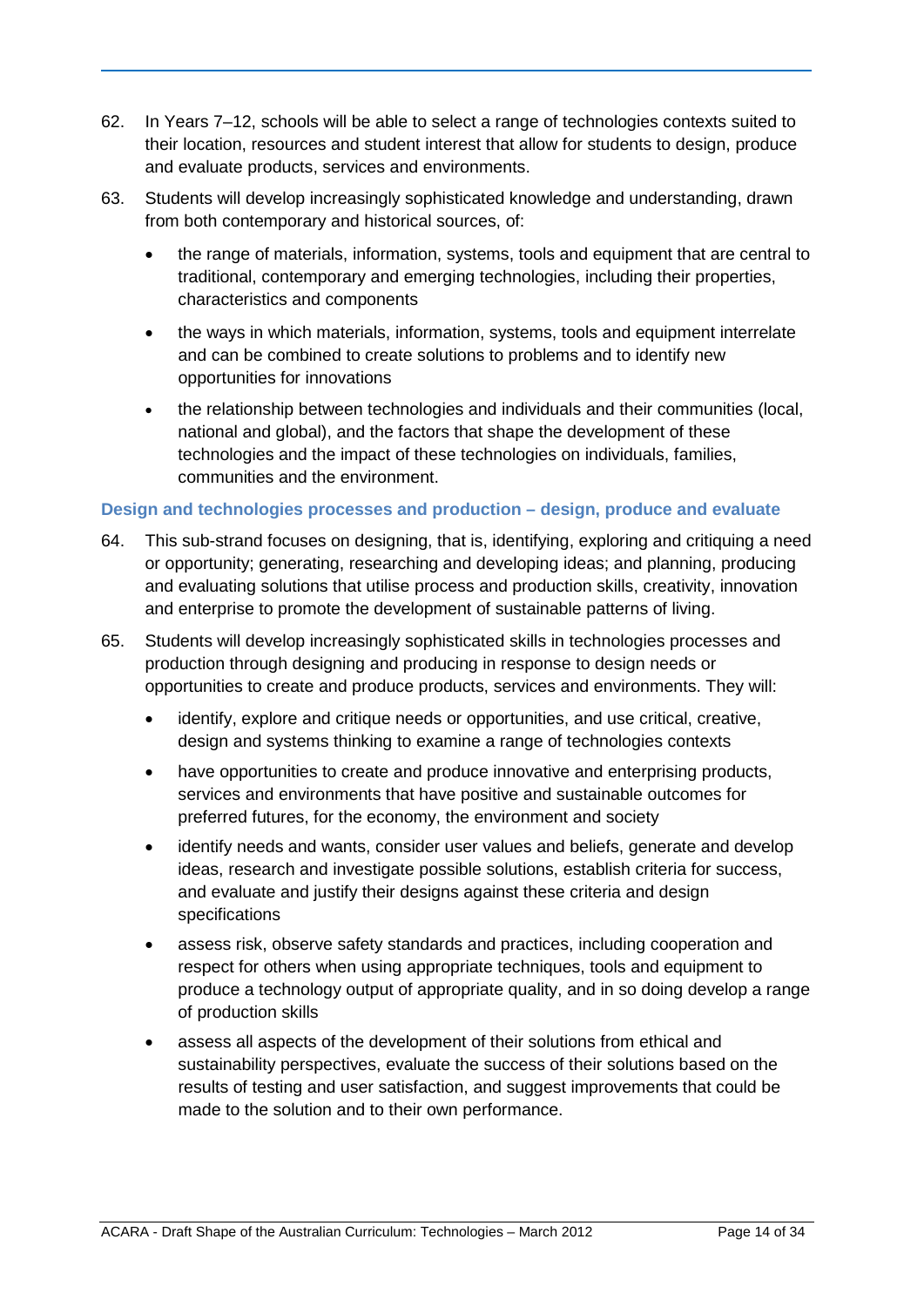# **Digital technologies**

- 66. The Digital technologies strand/subject comprises two sub-strands:
	- Digital technologies knowledge and understanding
	- Digital technologies processes and production create digital solutions.
- 67. In the Digital technologies curriculum, the two sub-strands provide students with knowledge, understanding and skills through which they can safely and ethically exploit the capacity of digital technologies to create, modify and construct digital information and systems for specific purposes and/or audiences, controlled through a variety of means.

### **Digital technologies knowledge and understanding**

- 68. This sub-strand focuses on digital information, digital systems and technologies, and digital technologies and society.
- 69. Students will develop increasingly sophisticated knowledge and understanding, drawn from both contemporary and historical sources, of:
	- the range of digital information and systems, including their properties and characteristics
	- the ways in which digital information and systems can be combined and controlled to create solutions to problems and to identify new problems and innovations
	- the relationship and interconnectedness between the components of digital systems and digital information in real-world situations, taking into account social, legal and ethical considerations
	- the relationship between digital technologies, themselves, their communities (local and global), the factors that shape the development of these technologies and the impact of these technologies on individuals, families, communities and the environment.

# **Digital technologies processes and production – create digital solutions**

- 70. This sub-strand focuses on formulating and investigating problems; analysing and creating digital solutions; representing, constructing and evaluating solutions; and utilising skills of creativity, innovation and enterprise for sustainable patterns of living.
- 71. Students will develop increasingly sophisticated skills in digital technologies processes and production through applying computational thinking to create digital information products, systems or software instructions to address digital problems. Through investigation they will:
	- discuss and formulate the dimensions of the problem
	- take action to promote the use of digital technologies to support the evolution of preferred futures, including consideration of security, values, beliefs, ethics and safety including cybersafety
	- conduct research, generate ideas for digital solutions, analyse and organise data to inform their design thinking, and use an increasing variety of methods, techniques and forms to communicate this thinking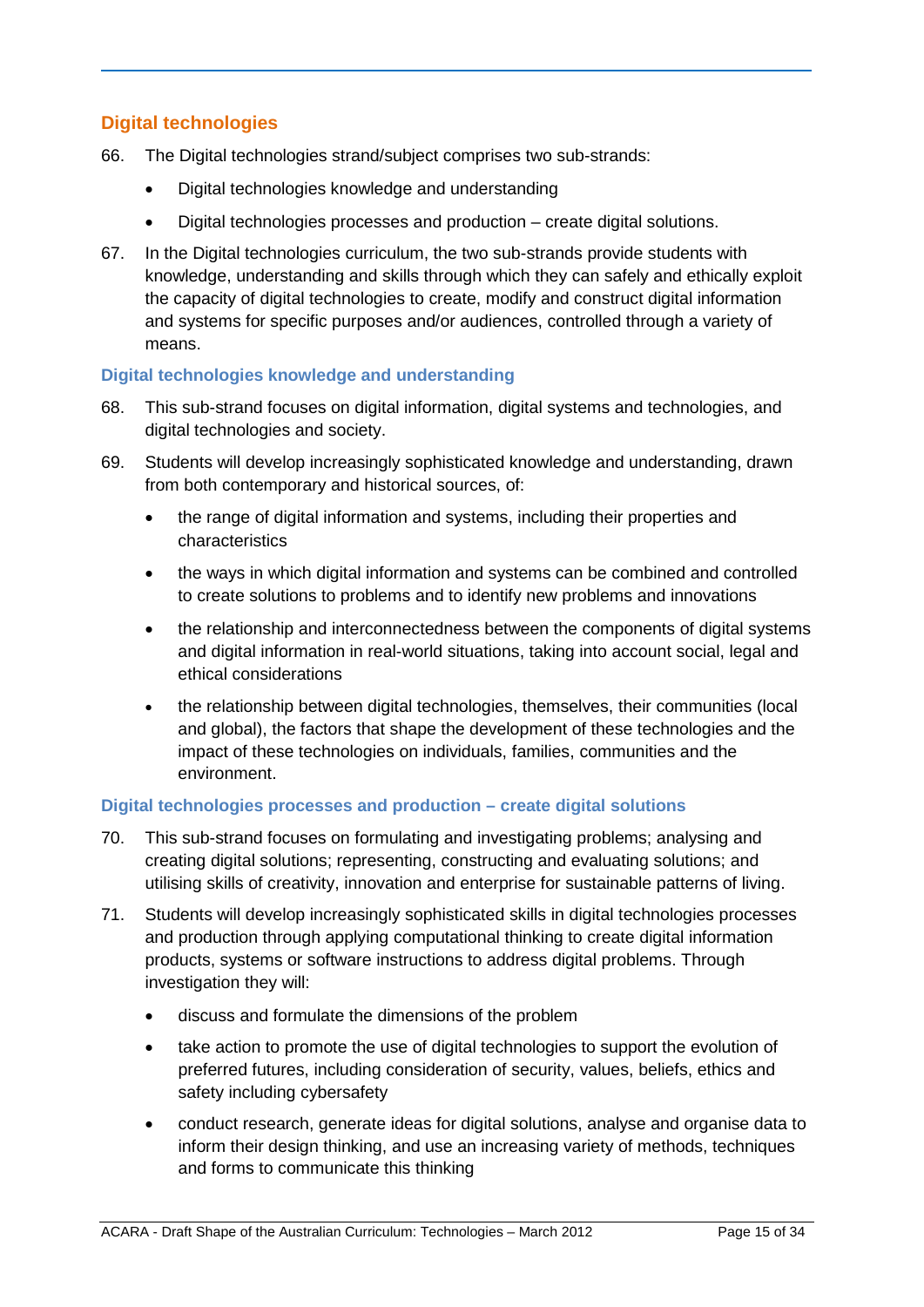- develop solutions to problems either by representing the solution with a model or simulation or by constructing a prototype or finished solution
- evaluate solutions and processes against criteria or specifications
- increasingly select and manage digital data, software and systems within constraints, and make decisions concerning appropriate techniques, processes, quality standards and testing
- explore the capabilities of digital technologies for supporting creative, innovative and enterprising pursuits, including for personal expression, cultural and artistic activity, mathematical abstraction and logic, scientific and social invention, and complex algorithmic thought processes.
- 72. Computational thinking involves students learning to formulate problems, logically organise and analyse data, and represent it in abstract forms such as data tables, digital graphs, spreadsheets, models and animations. They automate solutions through algorithmic and declarative logic, and determine the best combinations of data, procedures, and human and physical resources to generate efficient and effective information solutions.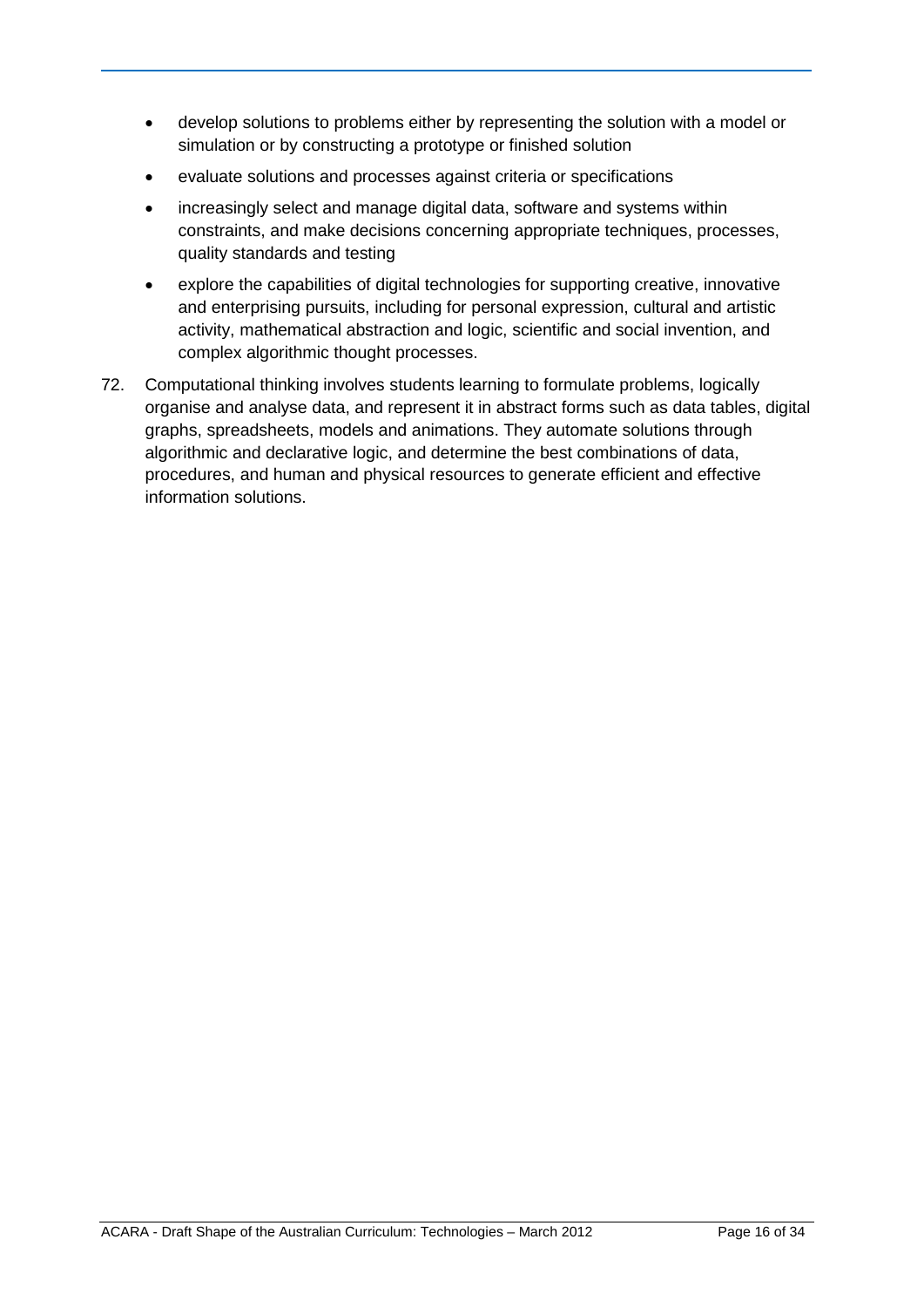# **General capabilities and the Australian Curriculum: Technologies**

73. In the Australian Curriculum, the knowledge, skills, behaviours and dispositions that students need to succeed in life and work in the 21st century have been identified as general capabilities. Over the course of their schooling, students develop and use these capabilities within and across learning areas and in their lives outside school. General capabilities and learning areas have a reciprocal relationship. Learning areas provide opportunities for students to develop and use general capabilities. Similarly, wherever general capabilities are made explicit in learning areas, they can enrich and deepen learning. Aspects of each of the seven general capabilities will be embedded in the content descriptions and/or elaborations where appropriate.

### **Literacy**

74. The Technologies curriculum will present students with particular literacy demands and opportunities, to comprehend and compose a range of visual and digital texts. They learn how to communicate ideas, concepts and detailed proposals to a variety of audiences; recognising how language can be used to manipulate meaning; reading and interpreting detailed written instructions, often including diagrams and specific technologies, procedural writings such as software user manuals, design briefs, patterns and recipes, 3-D models; preparing notated engineering drawings, software instructions and coding; writing project outlines, briefs, concept and project management proposals, evaluations, engineering and project analysis reports; and preparing detailed specifications for production. Drawing, modelling and working with digital tools, equipment and software assists the development of visual literacy. Listening, talking and discussing are critical in design thinking – in particular, articulating, questioning and evaluating ideas.

# **Numeracy**

75. The Technologies curriculum will provide opportunities for students to apply mathematical knowledge and skills in a range of technologies contexts. Numeracy skills enable students to use mathematics to analyse and address technologies and design questions. This includes using number to calculate and estimate; interpreting and drawing conclusions from statistics; measuring and recording throughout the process of idea generation; developing, refining, testing concepts; and costing and making products. In using software, materials, tools and equipment, students work with the numerical concepts of geometry, scale, proportion, measurements, strength and volume. These activities contribute to the development of spatial ability, which is essential to many design challenges.

# **Information and communication technology (ICT) capability**

- 76. Information and communication technology will be represented in two ways in the Australian Curriculum. It will be detailed in the Digital technologies strand/subject of the Technologies curriculum and through the ICT general capability that applies across all learning areas.
- 77. In the Digital technologies strand/subject of the Technologies curriculum students will learn the knowledge and skills they need to operate and manage ICT systems to locate, organise, analyse, represent and present information; create digital artefacts and prototypes; control and monitor processes and devices; communicate with others; and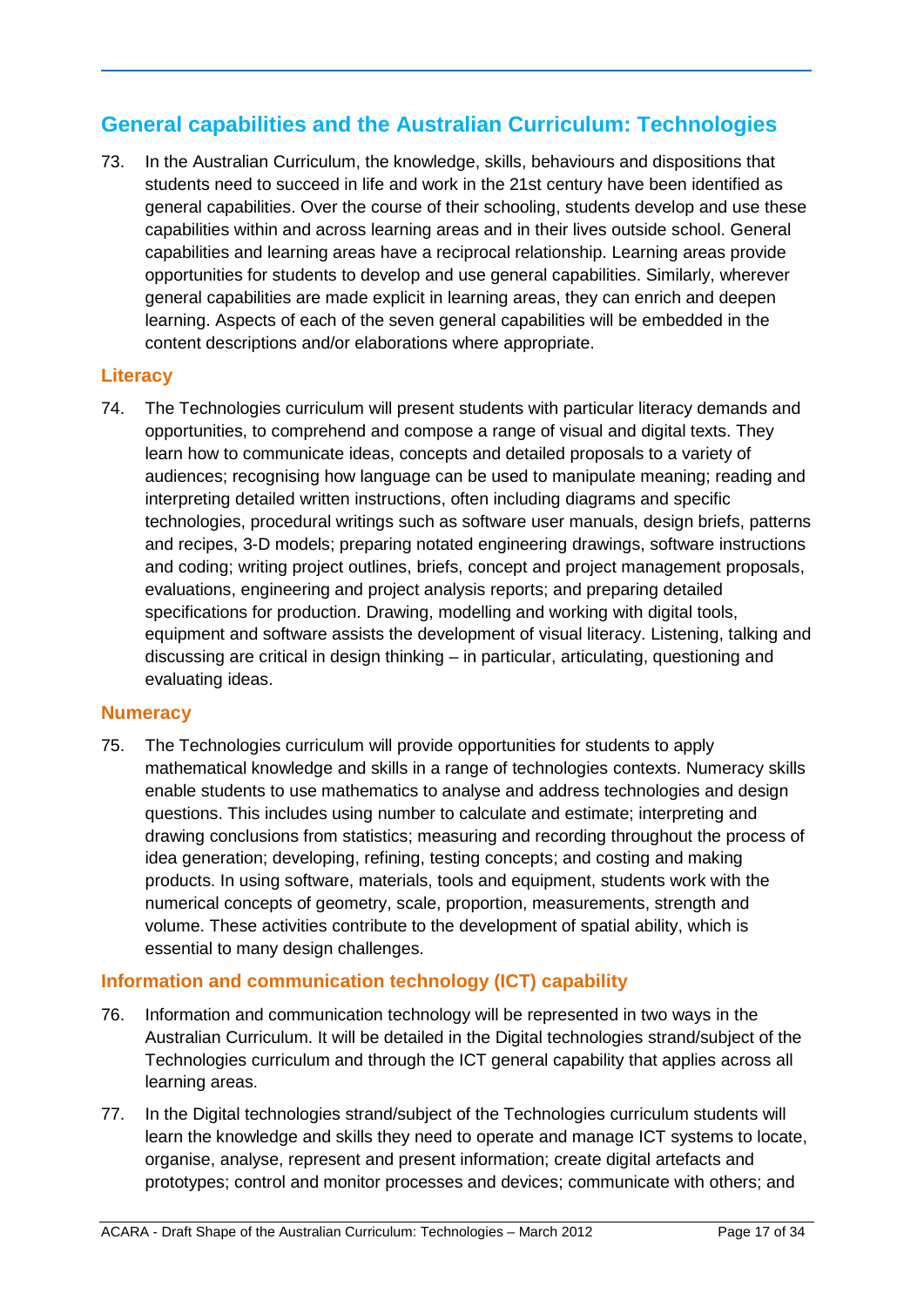support technologies thinking, production and processes. While much of the explicit teaching of ICT occurs in the Digital technologies strand/subject, it is strengthened, made specific and extended in Design and technologies and across the learning areas as students engage in a range of learning activities with significant ICT demands.

- 78. In the Digital technologies strand/subject students will also apply computational thinking and become confident developers of information solutions. They will develop and apply an understanding of the characteristics of data, audiences, procedures and digital technologies and computational thinking to create, develop and evaluate purposedesigned information solutions. Computational thinking provides a framework for understanding how contemporary digital technologies help solve current and future information problems. Students learn to formulate problems, logically organise and analyse data, and represent it in abstract forms. They automate solutions through algorithmic logic and determine the best combinations of data, procedures, and human and physical resources to generate efficient and effective information solutions. See paragraphs 66–72 for specific details regarding the Digital technologies curriculum.
- 79. In contrast with this specialised knowledge and skills, the ICT general capability focuses broadly on ICT learning across all learning areas. Students apply appropriate social and ethical protocols and practices in using ICT to investigate, create and communicate, and develop their ability to manage and operate ICT to meet their learning needs and to become effective users of ICT across the curriculum.
- 80. While there is a clear relationship between the two the key difference is that the ICT general capability assists students to become effective *users* of ICT, whereas the Digital technologies curriculum assists students to become confident *developers* of information solutions by applying computational thinking.

### **Critical and creative thinking**

81. Critical and creative thinking underpin Technologies learning. Students develop critical and creative thinking in the Australian Curriculum: Technologies as they imagine, generate, develop, produce, and critically and creatively evaluate ideas against a backdrop of rapidly changing environmental, economic and social needs and concerns. They refine concepts and reflect upon the decision-making process by engaging in various forms of thinking, such as design, spatial and systems thinking, and sustainable, action-based thinking. Abstract and concrete thinking capabilities will be developed through challenging topics that do not have straightforward answers. The Technologies curriculum will stimulate students to think creatively about the ways in which products, services and environments impact upon our lives, how they might be better designed, and about possible, probable and preferred futures. Experimenting, drawing, modelling, and working with digital tools, equipment and software will assist students to build their visual and spatial thinking and to create solutions, products, services or environments.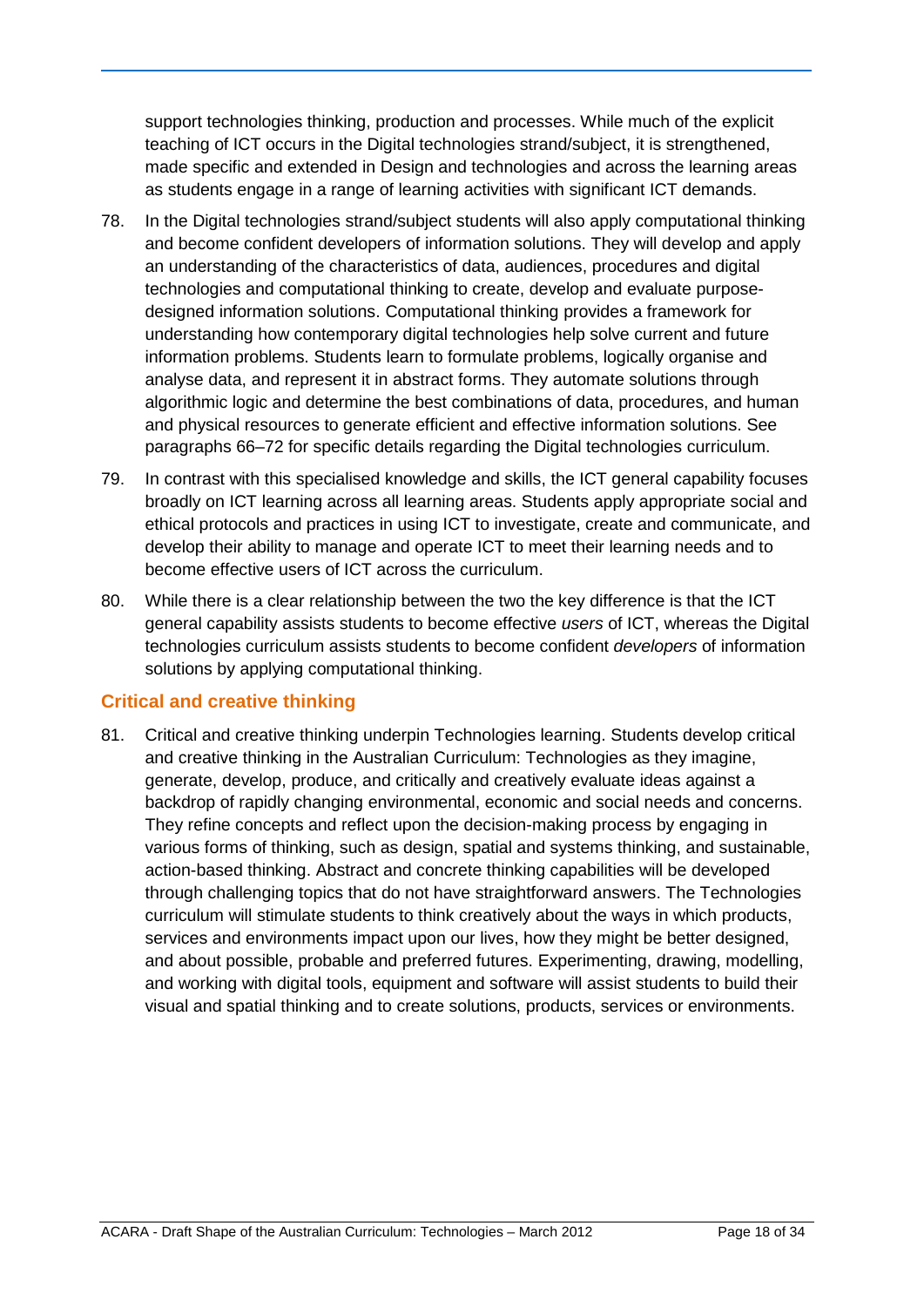# **Personal and social capability**

82. The Technologies curriculum will develop key aspects of students' personal and social learning. Involvement in project management in the Technologies curriculum will provide rich opportunities to develop students' capacity for self-management. It will assist them in directing their own learning and in planning and carrying out investigations, and will enable them to become independent learners who can apply technologies understanding and skills to decisions they will have to make in the future. Designing and innovation involve a degree of risk taking and resilience as students work with the uncertainty of sharing new ideas. Through working cooperatively with others, students develop their social and employability skills, and learn to work in teams, make group decisions, resolve conflict and show leadership.

### **Ethical behaviour**

83. Students use ethical behaviour as they critically consider and apply ethical principles when collaborating, creating, sharing and being socially responsible in the use of technologies, materials, information, processes, tools and equipment. They investigate current and future local, national and global priorities, and evaluate their findings against the criteria of environmental sustainability, economic viability, social and emotional responsibility, and cultural awareness. When they explore complex issues of personal, local and global significance associated with technologies, students consider possibilities, become aware of their own roles and responsibilities as citizens, and are encouraged to develop informed values and attitudes. The Australian Curriculum: Technologies enables students to learn about safe and ethical procedures for investigating and working with people and animals, and to consider their responsibilities through using sustainable practices that protect the planet for all forms of life that share the world.

### **Intercultural understanding**

84. The Technologies learning area will provide students with opportunities to consider how technologies are used in diverse communities at local, national, regional and global levels, including their impact and potential to transform people's lives. It will enable students to explore ways that people use technologies to interact with one another across cultural boundaries and investigate how cultural identities and traditions influence the function and form of products, services and environments designed to meet the needs of daily life.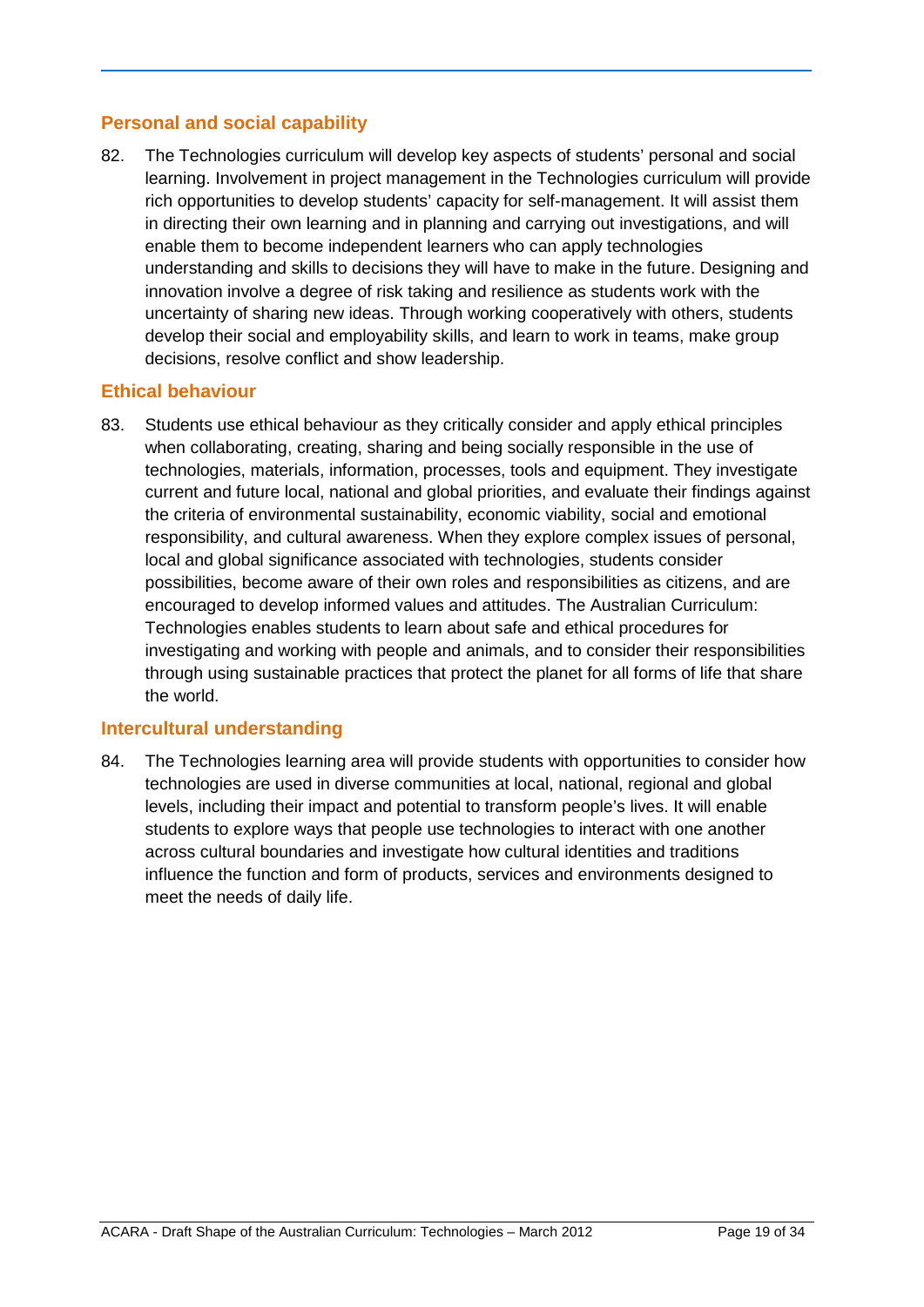# **Cross-curriculum priorities in the Australian Curriculum: Technologies**

- 85. The Australian Curriculum must be relevant to the lives of students and address the contemporary issues they face. With these considerations in mind, the Australian Curriculum gives special attention to three cross-curriculum priorities:
	- Aboriginal and Torres Strait Islander histories and cultures
	- Asia and Australia's engagement with Asia
	- Sustainability.
- 86. In the Australian Curriculum: Technologies, these priorities will have a strong but varying presence, depending on whether the focus is on Design and technologies or Digital technologies.

### **Aboriginal and Torres Strait Islander histories and cultures**

- 87. The Australian Curriculum: Technologies will value Aboriginal and Torres Strait Islander histories, cultures and technological knowledge. It will provide opportunities for students to appreciate that Aboriginal and Torres Strait Islander Peoples have a longstanding tradition of developing and utilising a range of technologies in a sustainable way.
- 88. Students will have opportunities to understand that Aboriginal and Torres Strait Islander Peoples develop technologies that support sustainable practices for local conditions. Students will also understand that the world's first and most continued technologies often developed through intimate knowledge of Country/Place and Culture, and that, similar to all peoples, observation, action, experimentation and evaluation have been and are critical in this process.
- 89. Students will explore how Aboriginal and Torres Strait Islander Peoples' capacity for innovation is evident in the incorporation of a range of introduced technologies within existing practices in ways that purposefully build or maintain cultural, community and economic capacity. Examples include solutions for food or medicinal preparation, building and architecture, and the use of digital technologies to enhance communication. Students will also explore how technologies are intrinsically linked to the traditional and contemporary Cultures and Identities of Aboriginal and Torres Strait Islander Peoples.

### **Asia and Australia's engagement with Asia**

- 90. The Australian Curriculum: Technologies will enable students to explore and appreciate the significant contribution that the people and countries of Asia have made to design thinking and global technological advancement, and the impact that Australia's technological advances have had upon the countries of Asia.
- 91. Students will explore the role that the people and countries of Asia play in pioneering research linked to development of innovative technologies designed to solve complex global challenges, including advanced manufacturing processes linked to automotive, electronic and robotic technologies, food and fibre and medical advances.
- 92. Students will also explore the significant technological contribution that Australia has made to the countries of Asia and the extent to which technologies from the Asia region have influenced Australian culture in a range of technologies and technologies contexts.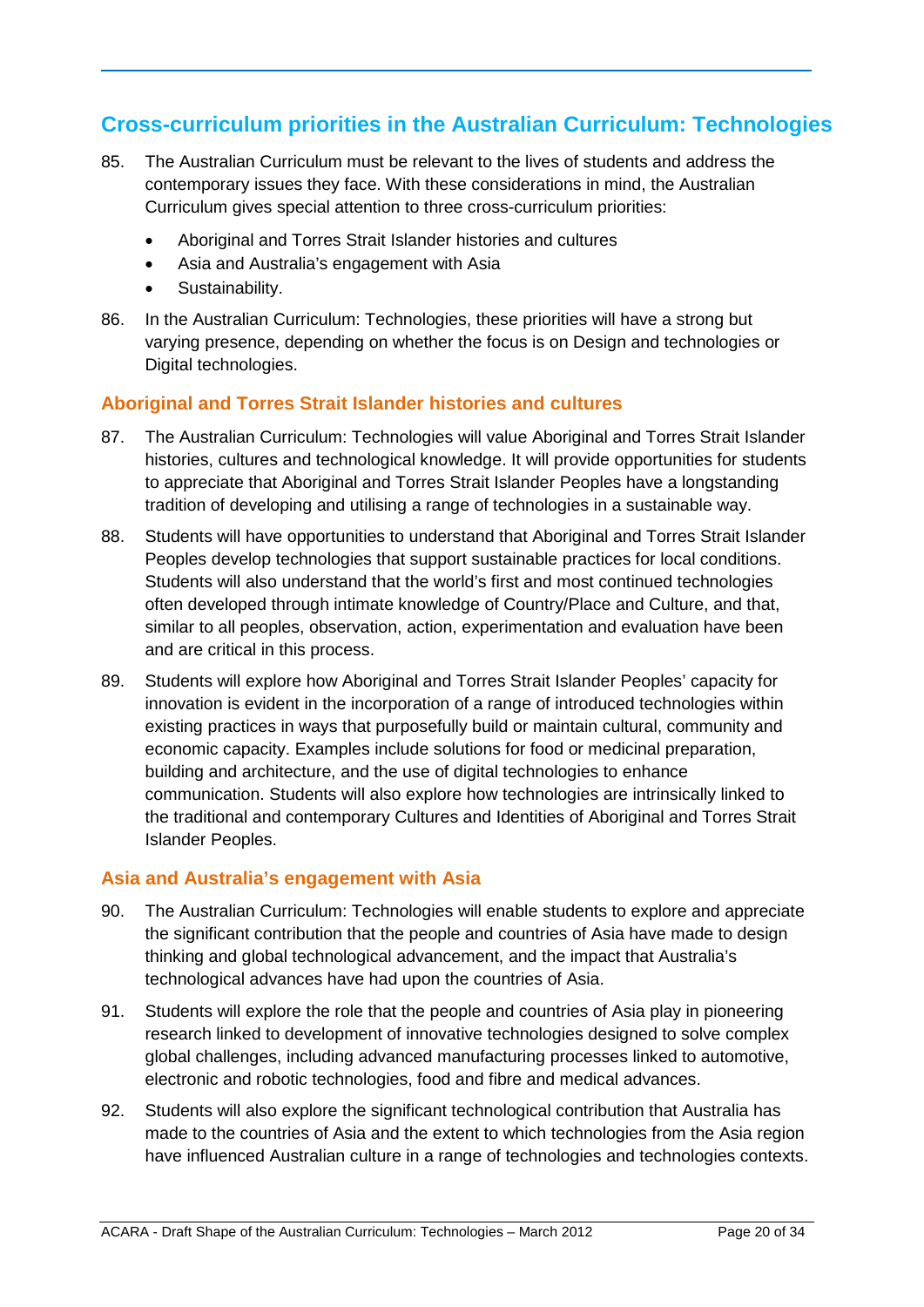93. They will also gain an understanding of the important contributions that human-powered technologies and the use of local materials and sophisticated craft-based fabrication techniques have made in assisting communities in diverse environmental conditions to create sustainable modes of existence.

### **Sustainability**

- 94. The Sustainability cross-curriculum priority has a particular significance for the Technologies learning area. The Australian Curriculum: Technologies will support the notion of sustainable patterns of living to meet the needs of the present without compromising the ability of future generations to meet their needs. Actions to improve sustainability are both individual and collective endeavours shared across local and global communities. Actions that support more sustainable patterns of living require consideration of environmental, social, cultural and economic systems, and their interdependence. This applies to both Design and technologies and Digital technologies. Also see paragraphs 52–53.
- 95. The Technologies learning area will provide students with the knowledge and skills to implement systematically a process to design and engage with sustainability action(s). Through this process, students will assess competing viewpoints, values and interests; work with complexity, uncertainty and risk; make connections between disparate ideas and concepts; self-critique; and propose creative and sustainable solutions.
- 96. The process of designing for effective sustainability action involves students in projects that require them to:
	- reflect on human need and equity of access to limited Earth resources
	- consider sustainability as a primary concern when identifying and critiquing a need or opportunity, generating initial ideas and concepts, and refining those concepts
	- embed practices throughout the process that promote sustainability when choosing processes, materials, technologies and systems
	- evaluate the extent to which the process and designed solutions embrace sustainability as part of the critique and self-reflection process of each project
	- research and assess new and developing technologies from a sustainability perspective.
- 97. Technologies education enables students to gain knowledge of why it is important to develop and utilise environmentally suitable technologies that support the needs of the present without compromising the needs of future generations. It can prepare young people for work within new 'green industries', as well as prepare all students to be sustainable consumers and to take an environmental ethos to traditional fields of employment. Furthermore, it enables them to reflect on personal lifestyle choices and their own environmental footprints.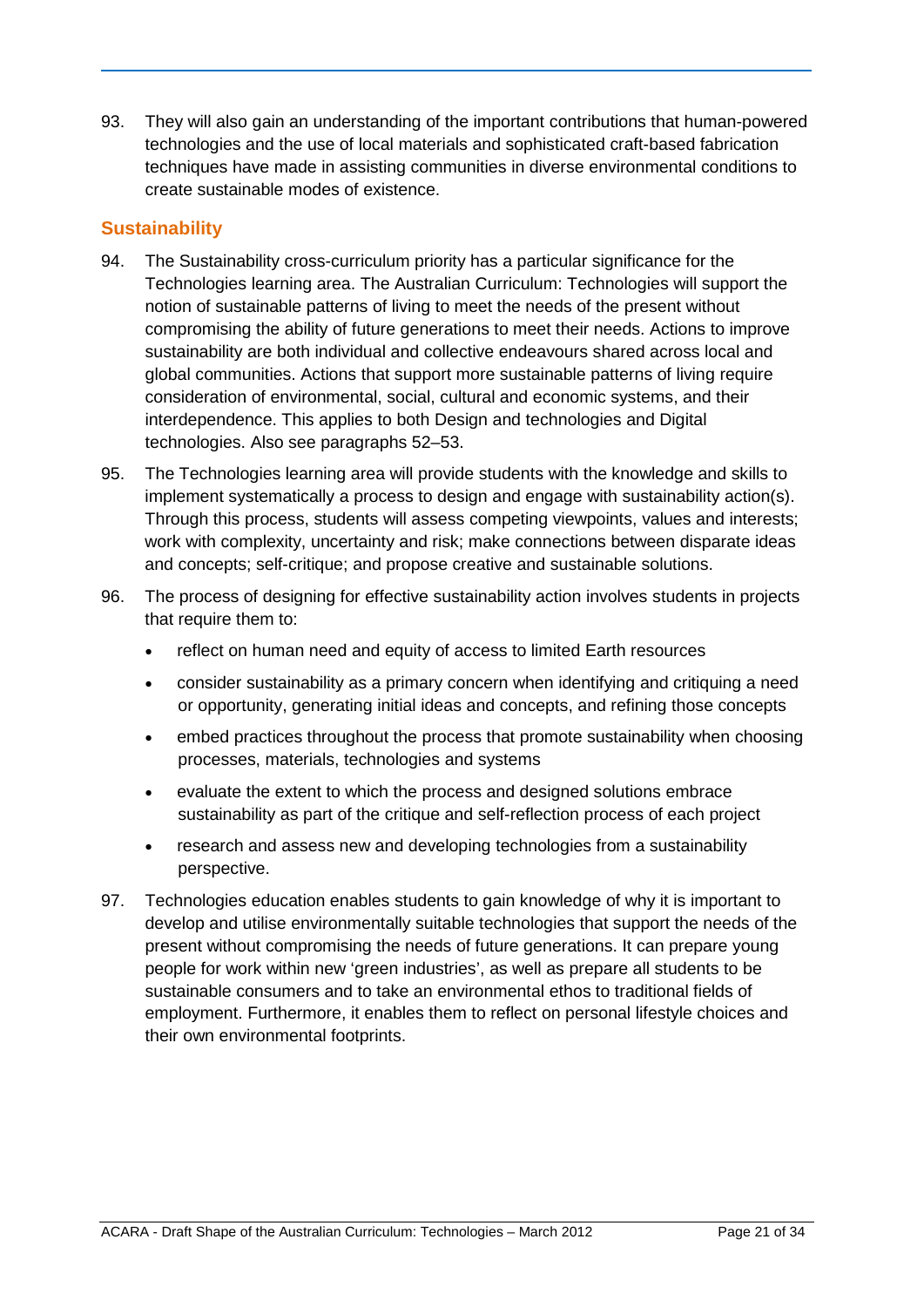# **Organisation of the Australian Curriculum: Technologies**

- 98. The Technologies curriculum for each, Design and technologies and Digital technologies strand (Years F‒8) or subject (Years 9‒12) is organised in the following bands:
	- Foundation to Year 2
	- Years 3–4
	- Years 5–6
	- Years 7–8
	- Years 9–10
	- Senior secondary (Years 11-12).
- 99. The organisation of the Technologies curriculum in these bands provides the flexibility to address knowledge, understanding and skills in a way that meets the diverse cognitive and developmental needs and interests of students.
- 100. Learning in Technologies and the development of technological knowledge, understanding and skills is sequential and cumulative.
- 101. The Australian Curriculum should not exceed 80 per cent of the available teaching time. Indicative hours that guide the writing of all learning areas are available on the ACARA website in Section 4.2 of the *Curriculum Design* paper (http://www.acara.edu.au/curriculum/development\_of\_the\_australian\_curriculum.html). The indicative hours for writing Technologies curriculum should be read with this in mind. For Design and technologies and Digital technologies combined these are:
	- 60 hours across Years F–2
	- 80 hours across Years 3–4
	- 120 hours across Years 5–6
	- 160 hours across Years 7–8
	- 80 hours each across Years 9–10
	- a further 200 to 240 hours of learning across Years 11–12 for each of Design and technologies and Digital technologies.
- 102. Allocation of time for teaching the Technologies learning area will be a school authority or school-based decision. Schools are best placed to determine how learning in Technologies will be delivered. These decisions will take account of the different approaches that can be taken for each Technologies strand or subject. For example, some Technologies curricula require frequent brief tuition while others require more intense immersion less frequently.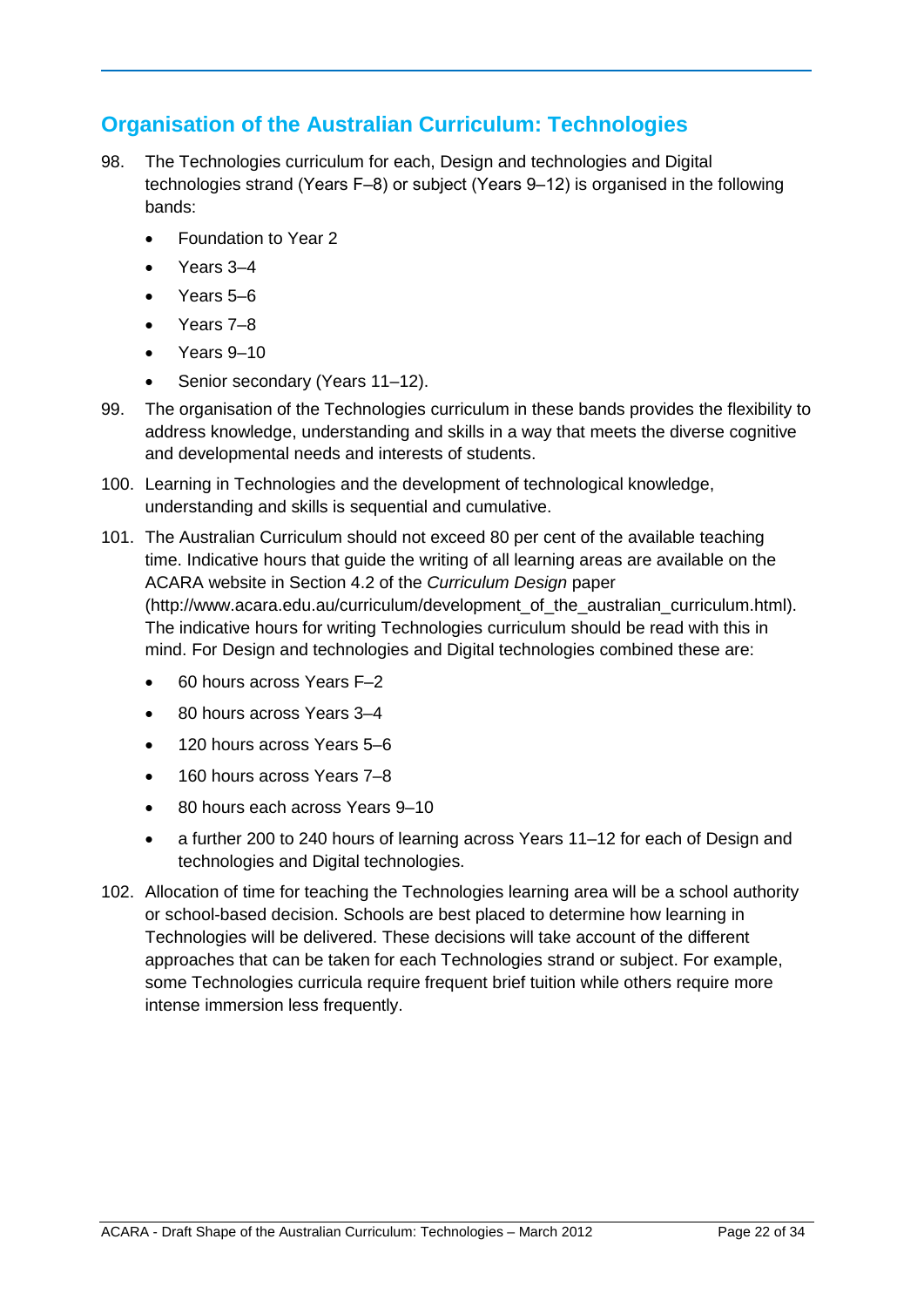# **Scope and sequence of the Australian Curriculum: Technologies**

- 103. The knowledge, understanding and skills proposed in the scope and sequence of Technologies learning are cumulative in nature. They work to build on the depth of students' understanding and the sophistication of their skills in the ways they think about and work with technologies. The proposed overview of the curriculum is presented below in stages of schooling for each of the Design and technologies and Digital technologies strands or subjects. The detailed curriculum will reflect the general capabilities and cross-curriculum priorities.
- 104. Like other learning areas, the Technologies curriculum, particularly in the primary years, allows for the integration and support of other learning area knowledge for mutual development of concepts and skills. This is typical practice in primary classrooms and supports the nature of how young children learn and think. The Technologies curriculum will provide both powerful and rich situations and hands-on approaches in which young students can bring to their projects, learning from other learning areas, as they read, measure, write, draw, research, construct and critically think. Importantly, Technologies learning is active, and involves play and group activities as students design and create solutions to challenges and needs relevant to their lives. Technologies learning applied to real-world situations gives meaning and supports student-centred inquiry and purposeful play and learning, developing a motive for learning in all areas of the curriculum.

# **The Technologies curriculum across the years of schooling**

### **Foundation to Year 2 (typically 5–8 years of age)**

- 105. The *Early Years Learning Framework* (EYLF) recognises the importance of children connecting with people, place, technologies and natural and processed materials; being effective communicators; and using information and communication technologies to access information, investigate ideas and represent their thinking. In Years F*–*2, the curriculum builds on the EYLF where the outcomes for children include developing a strong sense of identity and wellbeing; being connected with, and contributing to, their world; becoming confident and involved learners; and becoming effective communicators. The EYLF has a specific focus on play-based learning and recognises children's rights to be active participants in all matters affecting their lives.
- 106. The Years F*–*2 curriculum will focus on personal forms and use of technologies in children's immediate environments that are relevant to them, such as at home, in the backyard/farmyard, and in the classroom. Students bring diverse experiences with technologies to school and these should be acknowledged. This can include technologies relevant to communicating with family in distant places.
- 107. In the early years of schooling, children have a natural curiosity about the natural and designed world, and their desire to make sense of it provides a platform to construct and review their learning through interactions with others, experimentation, intentional teaching, and play in the classroom and beyond. This helps them to make sense of a world that is outside their immediate experience, as they connect new knowledge with what they already know or believe. Students will have the opportunity to develop understanding of society and natural, constructed and virtual environments through exploratory and creative learning in technologies.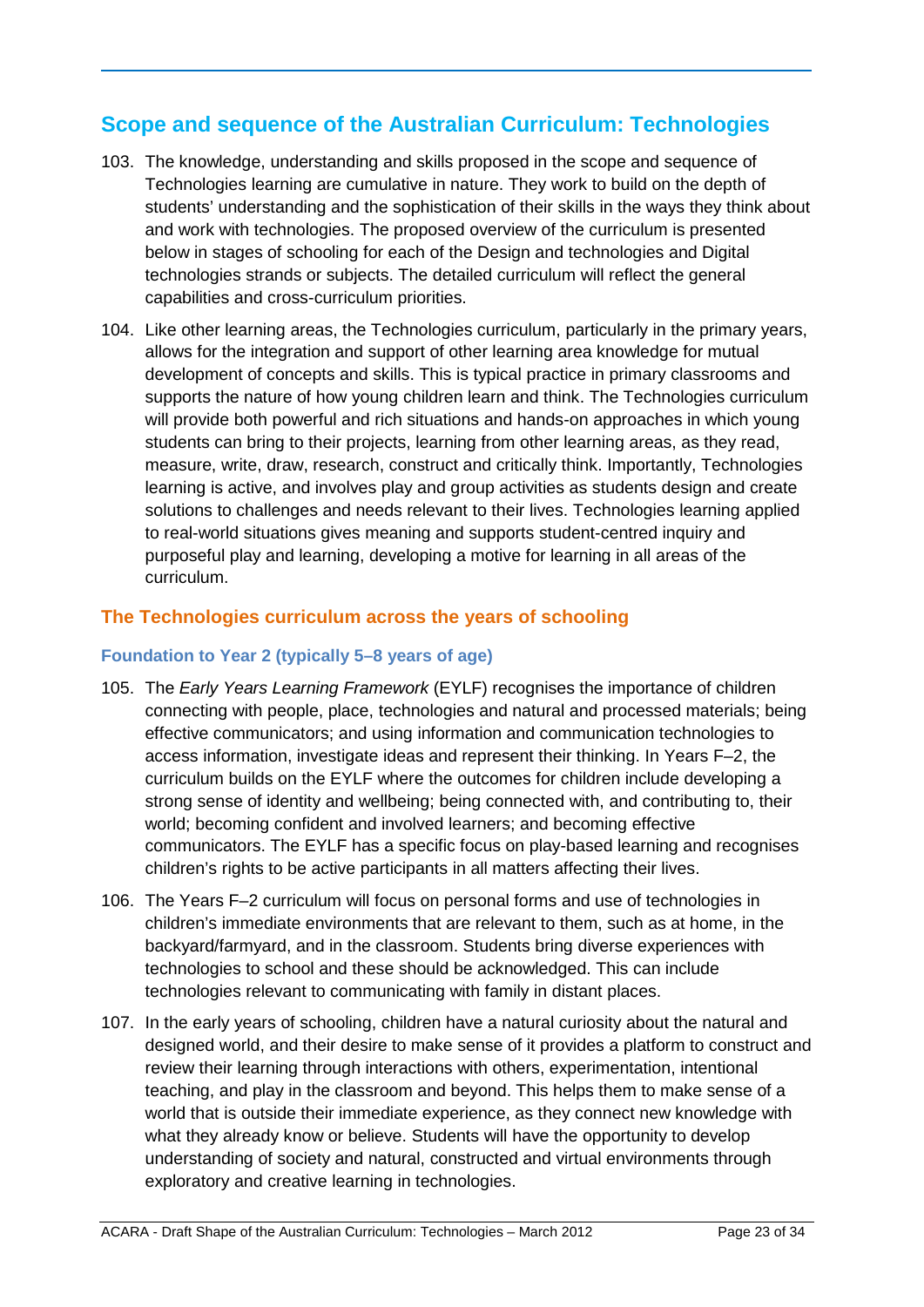### **Years 3–6 (typically 8–12 years of age)**

- 108. During these years of schooling, students progressively engage with more abstract ideas. They begin to understand and appreciate different points of view and can maintain engagement with tasks for longer periods of time. Thought processes become more conceptual and consistent, with learners drawing upon a broader range of experiences to inform their thinking. Students increasingly look for and value learning that helps explain broader aspects of their world.
- 109. In Years 3–4 (typically 8–10 years of age), students become more concerned with the social and environmental use of technologies in their local, national and global communities for a range of purposes and users, including for community-based work. Students continue to apply knowledge from other areas of learning. This helps them to build an appreciation of design as a learned concept, and the integral nature of technologies for supporting and sustaining human activity in relation to other living things in their local and global environments. Students need opportunities for investigating and testing design ideas in relation to environmental and social needs, and to be enterprising.
- 110. In Years 5–6 (typically 10–12 years of age), students broaden the scope of their investigations to consider the safe and ethical use of technologies, including the reach of these technologies across local and global settings for a range of purposes and audiences, end-users, clients or consumers. This helps them to understand the relationship between responsible and appropriate design, function and aesthetics, enduser needs and resourcing constraints, and local and global systems. Students should have the opportunity to evaluate technology ideas and solutions in relation to their ethical impact that span beyond local needs to global settings. Students continue to apply knowledge from other learning areas.

### **Years 7–10 (typically 12–16 years of age)**

- 111. The transition from primary to secondary school coincides with a range of significant personal, biological and social changes. Students often begin to question established conventions, practices and values. Their interests extend well beyond their own communities and they develop concerns about wider issues. The middle and upper secondary years of schooling can be seen as a period of transition to adulthood. Students have a clearer sense of their strengths, interests and goals. They begin to see themselves as active players in community life and are often concerned about major social and environmental issues and the ethical implications of human activity and knowledge.
- 112. In the lower secondary years of schooling, the Australian Curriculum: Technologies will provide learning opportunities for students to engage in a range of technologies contexts with more specialised facilities and resources.
- 113. In Years 7*–*8 (typically 12–14 years of age), the focus of the curriculum will be on the personal and local community with opportunities for national and global perspectives. The focus will be on developing students' capacities to think and act technologically, and to solve problems that move progressively from individual interests to addressing problems of wider community concern. They will develop their design thinking through a number of different technologies contexts (for example, agriculture, food technology, digital, engineering, manufacturing, textiles). They will develop increasing independence in thinking and skill application, and have more of an awareness of safety issues.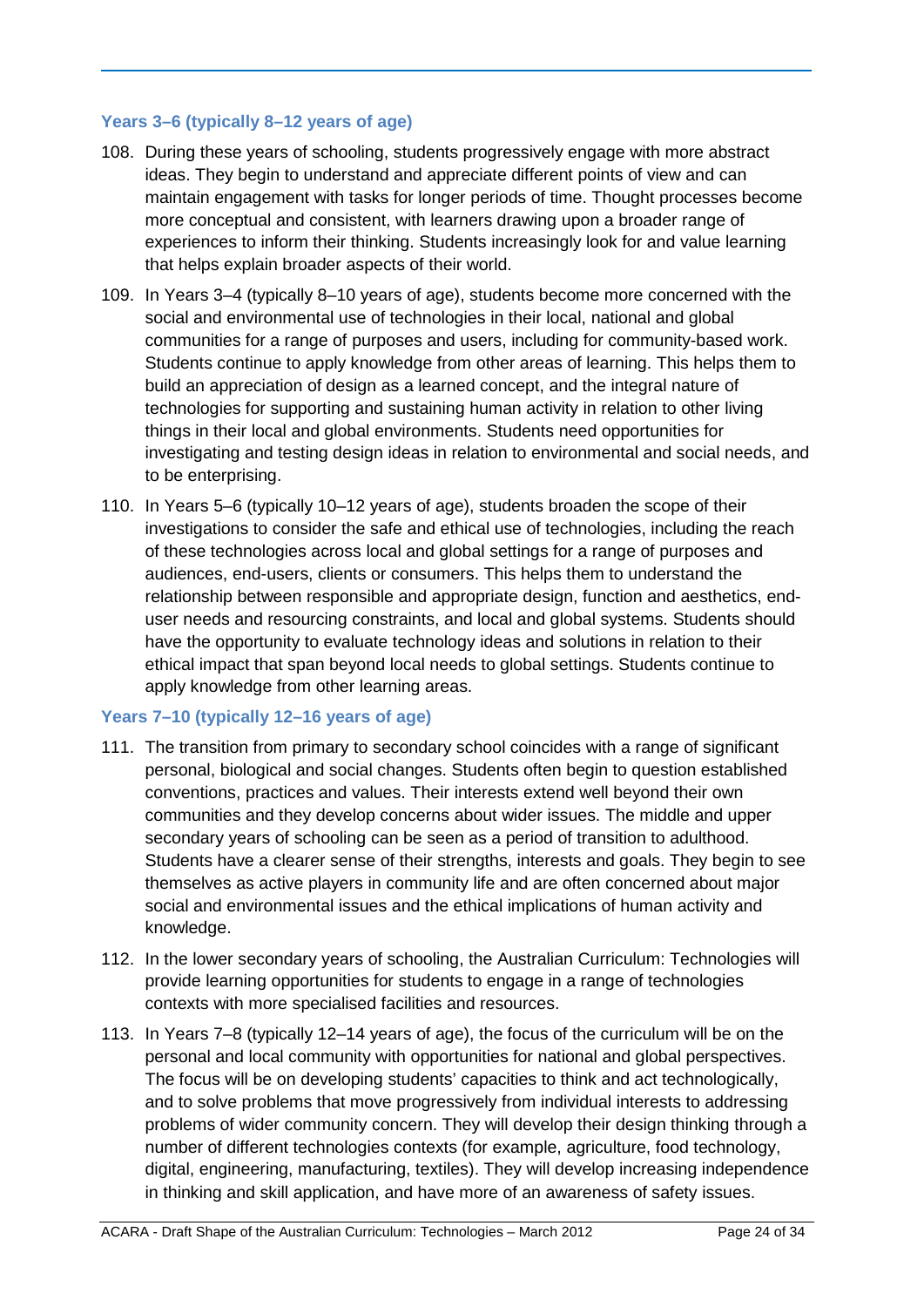They will begin to appreciate the interdependence of technology development, culture, environment, developer and user. Ideally, there will be opportunities for teachers to use the Technologies learning area as an organiser for cross-curricular integrated projects/themes.

- 114. The design of the Australian Curriculum for Years 9 and 10 recognises that many students commence senior secondary pathways and programs, including vocational pathways, during these years. In Years 9 and 10, there is flexibility for students to undertake more specialised learning pathways in a range of learning areas as preparation to continue learning into the senior secondary years.
- 115. In the Technologies learning area, students will use technologies knowledge and understanding, technologies processes and production, and design and/or computational thinking to solve problems that require knowledge and skills specific to the technologies context. These specialised problem-solving activities will be sophisticated and acknowledge the complexities of contemporary life, and make connections to related specialised occupations and further study. Increasingly, study will have a global perspective, with opportunities to understand the complex interdependencies involved in the development of technologies. Students will incorporate knowledge of the interdependence of technology development, culture, values, beliefs, environment, developer and user in their technologies solutions.
- 116. At Years 9 and 10 (typically 14–16 years of age), Technologies curriculum will be developed for two subjects: Design and technologies and Digital technologies. Students may also choose to study additional technologies subjects that complement and do not duplicate the Australian Curriculum and are currently offered by states and territories.

### **Senior secondary (typically 16–18 years of age)**

- 117. The senior secondary curriculum will provide students with increased opportunities to make choices about pathways through school and beyond. These choices are informed by previous success and interests, and future options for training, learning or employment. The Technologies curriculum for senior secondary will provide for a range of specialised courses that have explicit pathways which allow for more depth of study, multi-disciplinary approaches, sophistication of engagement and can lead to tertiary study, vocational training or employment. Years 9–10 technologies subjects are not a pre-requisite. Students will use technologies knowledge and understanding, technologies processes and production, and design and computational thinking to solve complex problems that require knowledge and skills specific to the technologies context. Increasingly, study will acknowledge the complexities of contemporary life and the future. They will make connections to other learning areas, related specialised occupations and further study, and have a more global perspective, with a more sophisticated understanding of the complex interdependencies involved in technologies development. Students will incorporate a more sophisticated understanding of the interdependence of technology development, culture, environment, developer and user in their design solutions.
- 118. Taking this into account, the senior secondary Technologies curriculum will include the development of curriculum for two subjects – one focusing on Design and technologies and the second focusing on Digital technologies. Students may also choose to study additional technologies subjects that complement and do not duplicate the Australian Curriculum and are currently offered by states and territories.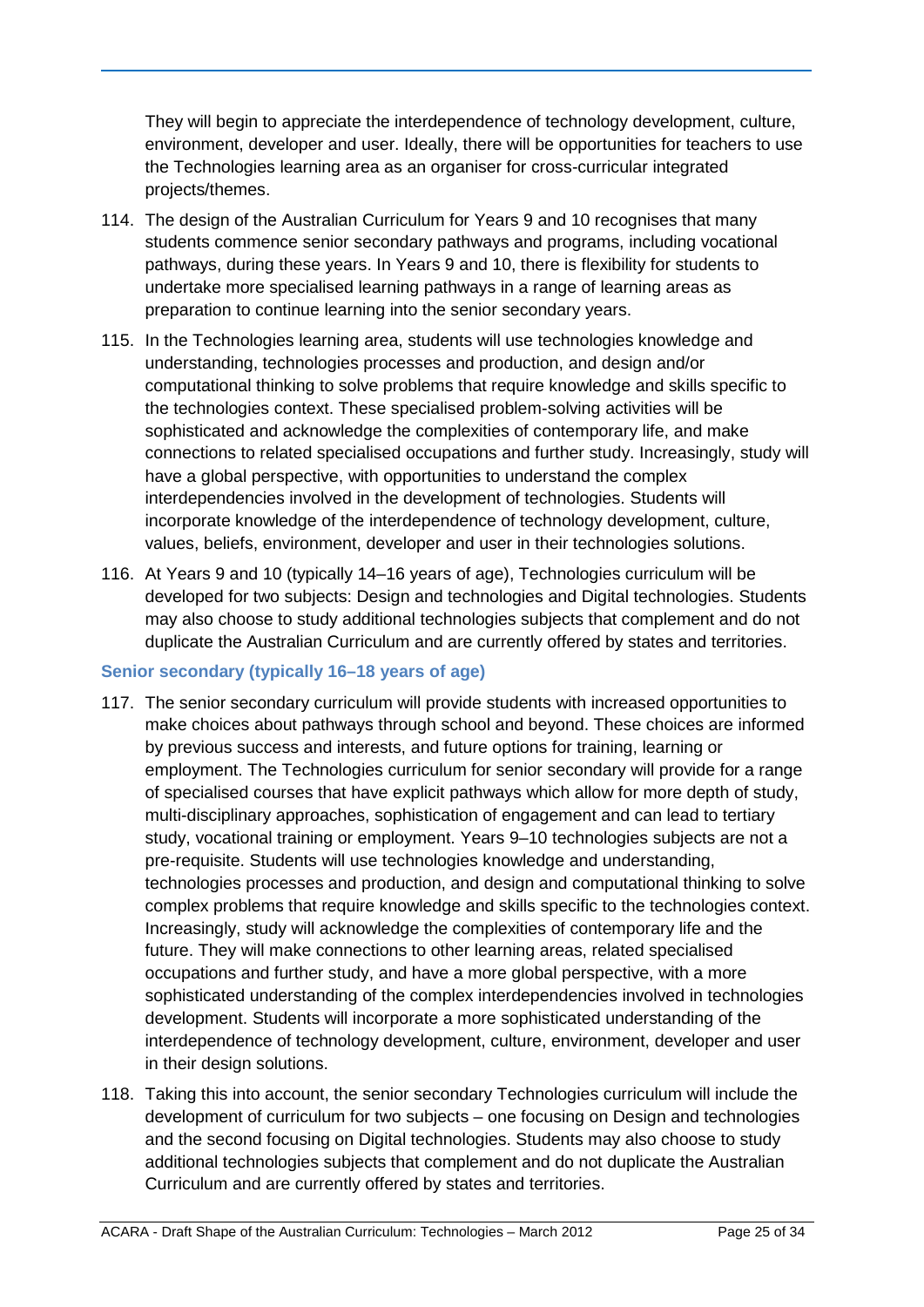# **Design and technologies across the years of schooling**

119. Together, the two sub-strands of the Design and technologies curriculum provide students with technologies knowledge, understanding and skills through which they can design and work technologically to produce solutions for real-world needs, opportunities, end-users, clients or consumers. Design and technologies knowledge and understanding sub-strand focuses on materials, information, systems, tools and equipment; and technologies and society. The content is dependent on the technologies context. The Design and technologies processes and production sub-strand focuses on designing, that is, identifying, exploring and critiquing a need or opportunity; generating, researching and developing ideas; and planning, producing and evaluating solutions that utilise process and production skills, creativity, innovation and enterprise to promote the development of sustainable patterns of living.

### **Foundation to Year 2**

120. In Years F*–*2, Design and technologies content will provide opportunities for students to:

- investigate technologies, materials, information, systems, tools and equipment, with a focus on purpose and personal and social needs within local settings
- develop an understanding of the concept of technologies processes and design processes, through purposefully and safely using and producing with technologies to meet personal and social needs, with consideration about their impact on others. This includes visualising, identifying and communicating design ideas, drawing, talking, modelling, trial and error, planning and safely utilising tools and equipment including digital. Students will recognise that a design project can be evaluated using criteria such as 'Does it work?', 'Does it meet a purpose?', 'Do I like it?' or 'Can it be improved?'.

### **Years 3–6**

121. In Years 3–4, Design and technologies content will provide opportunities for students to:

- investigate and evaluate the range of technologies, materials, information, systems, tools and equipment that support local community needs and give insights into responsible environmental solutions
- investigate and critique design problems and solutions based on research that goes beyond personal opinion and experience to include understandings about the place and impact of these technologies in relation to other living things
- visualise, identify, research, communicate and document design ideas before, during or after producing a designed solution
- produce designed solutions by purposefully planning, selecting, safely using and evaluating technologies, materials including natural, recycled, everyday household materials and tools and equipment, for design projects in sustainable ways.

122. In Years 5–6, Design and technologies content will provide opportunities for students to:

- examine critically technologies, materials, information, systems, tools and equipment that are used regularly in the home and community, with consideration of ethics and sustainability
- critique ethical and socially responsible solutions to design problems, focused on local and global systems, materials, tools, equipment and design ideas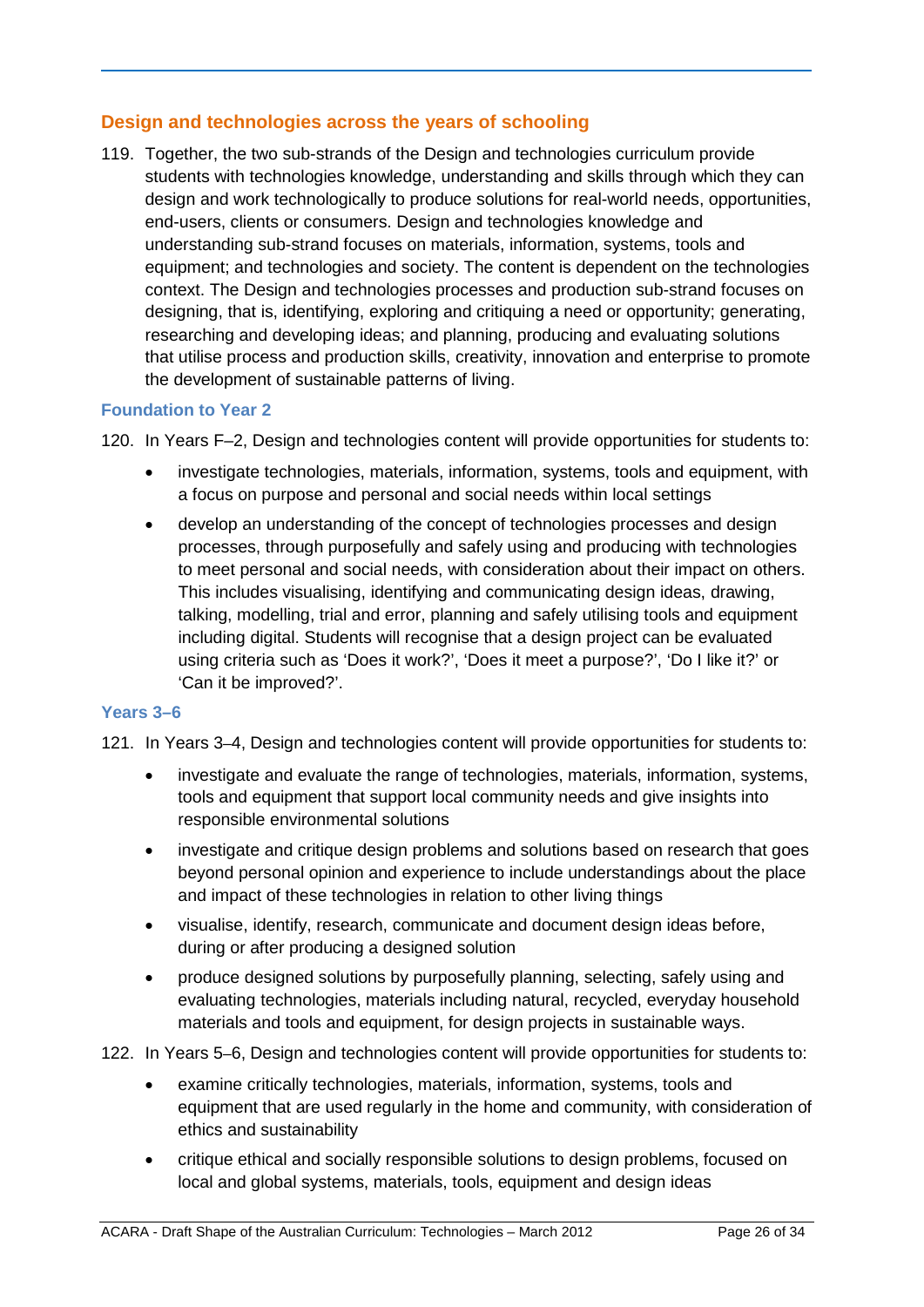- develop an understanding of the factors that influence the design, innovation and use of common technologies in order to consider the reasons why and for whom the technologies were developed
- safely design, plan and produce purposeful, innovative and enterprising quality solutions for personal, home and some community-based situations
- create, modify and test ideas, and identify and apply criteria to evaluate their own and others' solutions in relation to users, sustainability, ethics, and cultural and personal values where the interdependence between local and global settings becomes evident
- evaluate the processes and products of design.

### **Years 7–10**

123. In Years 7–8, Design and technologies content will provide opportunities for students to:

- learn and make judgments about an increasing range of materials, information, systems, tools and equipment, and the way in which their characteristics and properties can be combined to create and produce solutions to problems for individual students and the community, with a focus on ethics, enterprise and sustainability
- develop an understanding of the ways in which products, services, and environments evolve, and identify the factors that influence design, including ethical, social and environmental sustainability considerations
- apply, with increasing independence, creativity, innovation, production and enterprise skills to design, plan, manage and safely produce quality solutions for increasingly complex problems
- test and evaluate design ideas and technologies in relation to who does and does not benefit from these, considering equity of access, and sustainable, responsible and ethical use of materials, information, systems, tools and equipment.
- 124. In Years 9–10, Design and technologies content will engage students with specialised technologies contexts such as agriculture, architecture, manufacturing, media design, digital design, engineering, food technology, industrial design and textiles. It will provide opportunities for students to:
	- investigate and make judgments about an increasing range of materials, information, systems, tools and equipment when working technologically, and of the way their characteristics and properties can be combined and utilised to create solutions to problems of relevance to individual students and the wider community
	- confidently apply design thinking, creativity, innovation, enterprise and project management skills as they develop design projects of increasing sophistication
	- consider factors influencing design and the way that products, services and environments evolve, and ethical, social and environmental sustainability implications of design projects
	- identify, explore, critique, design, produce, manufacture and construct, with increasing independence, quality products, services and environments using a range of skills and processes, recognising risks and adopting safe work practices for increasingly complex problems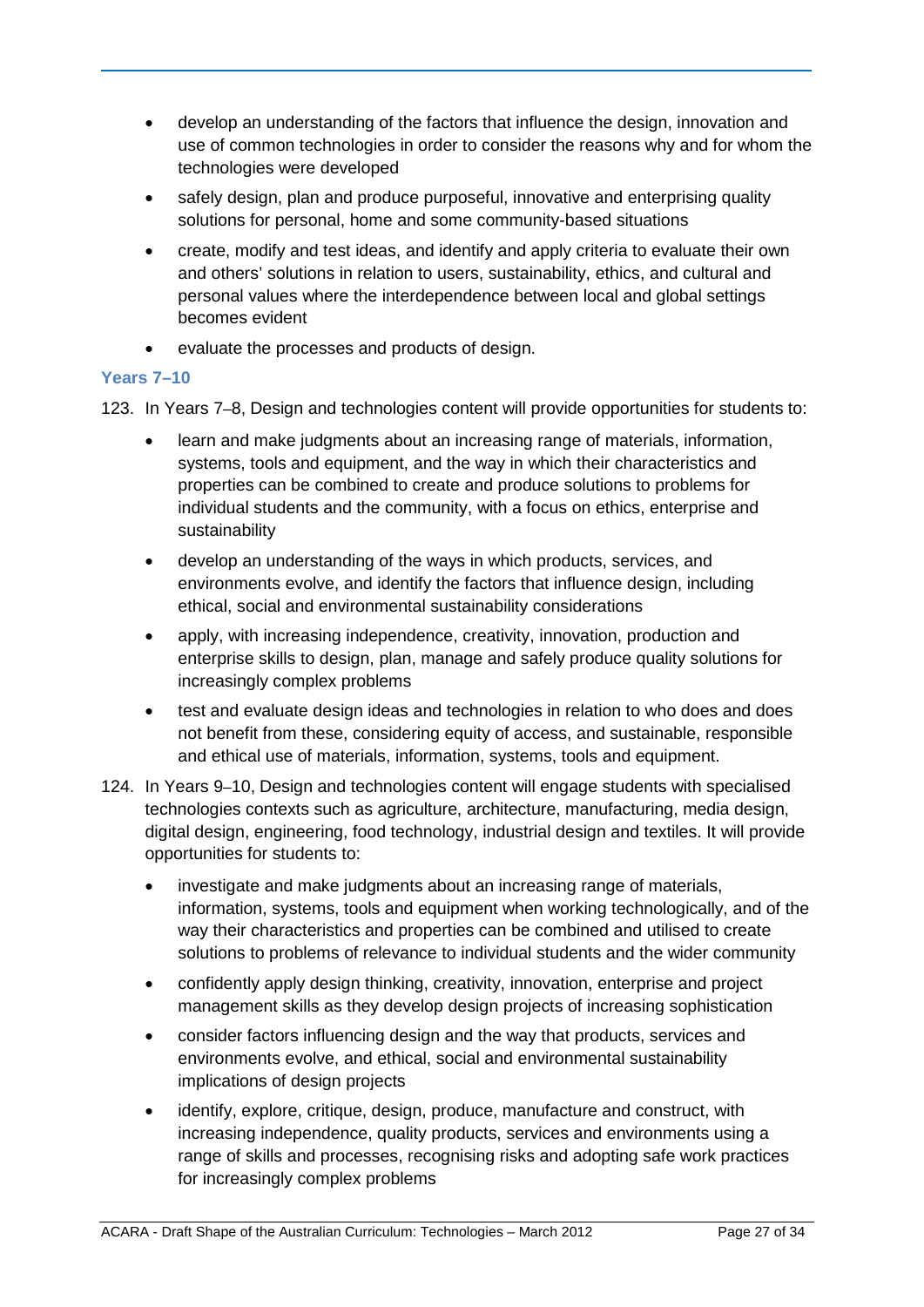- work both independently and collaboratively using a range of skills and processes to select and safely use appropriate technologies optimised to suit specific tasks, purposes and technologies contexts
- learn to evaluate the design processes employed and the solution achieved, using identified design criteria and with consideration of impact.

### **Senior secondary**

125. The Design and technologies curriculum will provide opportunities for students to:

- develop deep knowledge and understanding of materials, information, systems, tools and equipment that apply in the design and production of products, services and environments within specialised technologies contexts such as agriculture, digital design, engineering, food technology, industrial design, manufacturing and textiles
- understand properties and applications of materials, including the biological, chemical and physical properties that make them suitable for a range of applications involving complex combinations of materials, generating information in various representations and making critical ethical decisions about suitability for resolving complex design problems
- investigate products, services and environments that enhance aspects of the social, cultural, economic and environmental world
- apply independently design processes and design thinking, creativity, innovation, production, project management and enterprise skills when developing design projects of increasing sophistication
- produce, manufacture and construct quality products, services and environments using a range of skills and processes, while recognising risks, observing safe practices and evaluating processes and finished products against standards for quality, sustainability and identified success criteria.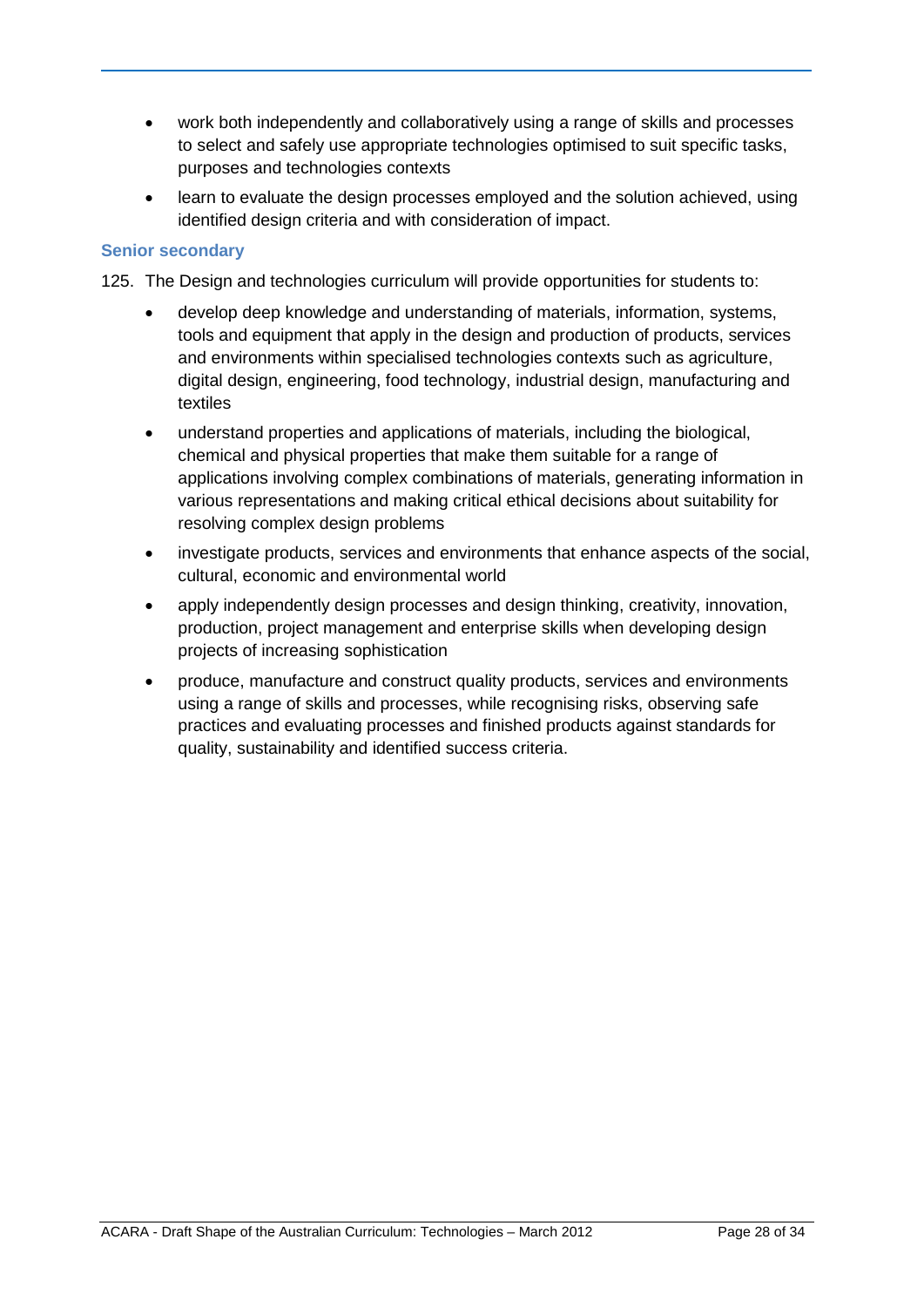# **Digital technologies across the years of schooling**

126. In the Digital technologies curriculum, the two sub-strands provide students with knowledge, understanding and skills through which they can safely and ethically exploit the capacity of digital technologies to create, modify and construct digital information and systems for specific purposes and/or audiences, controlled through a variety of means. The Digital technologies knowledge and understanding sub-strand focuses on digital information, digital systems and technologies, and digital technologies and society. The Digital technologies processes and production sub-strand focuses on formulating and investigating problems; analysing and creating solutions; representing, constructing and evaluating solutions; and utilising skills of creativity, innovation and enterprise for sustainable futures. Note: when students safely use digital technologies they give due consideration to cybersafety.

### **Foundation to Year 2**

127. In Years F*–*2, Digital technologies content will provide opportunities for students to:

- identify digital information and digital systems that support personal, family and classroom needs, their main purposes, the impact on their lives and how some forms of digital information are transmitted
- learn the common major components of the digital systems they use, their functions, simple terminology to describe them, and methods of control
- explore some common ways in which digital technologies used in school and at home help meet the needs of self and familiar others, and the impact on their lives
- investigate digital problems including common design features, and use these to develop and communicate design ideas using trial and error, drawings, discussion, or digital tools
- apply computational thinking to plan, construct and evaluate ethical digital solutions for particular purposes, safely using a range of appropriate devices, software, functions and commands.

### **Years 3–6**

128. In Years 3*–*4, Digital technologies content will provide opportunities for students to:

- identify some common forms of digital information that local communities create and use, the intended purposes and how some are transmitted
- investigate the use of common digital systems and typical cause-and-effect relationships between major components, and control using linear sequences of instructions
- learn how the use of digital technologies meets the needs of some and not others
- identify and communicate features of a digital problem, generate and evaluate design ideas for digital solutions, communicating this using trial and error, drawings, discussion and simple digital tools
- plan, select and safely use a range of devices, software, functions and commands in digital environments
- apply computational thinking to construct, modify and test creative digital solutions for particular purposes.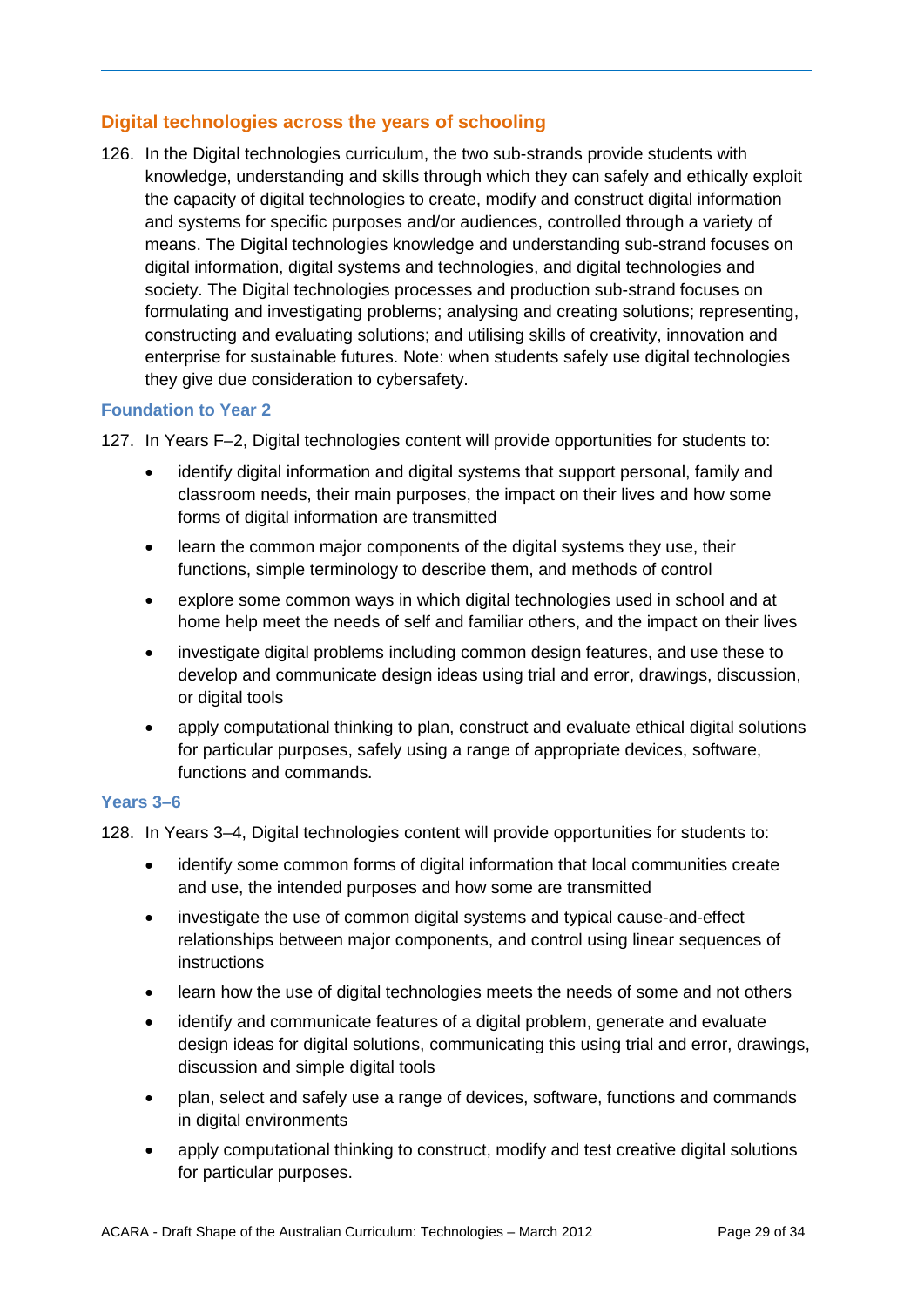- 129. In Years 5*–*6, Digital technologies content will provide opportunities for students to:
	- make critical judgments about the use of everyday digital technologies, including safety and ethical considerations
	- examine data organisation, uses and control through digital systems from a personal and social perspective
	- identify the components of local systems and explain their functions and methods of connection, and control using linear and looping sequences of instructions
	- identify some factors that influence the design and use of common digital technologies, considering the reasons why and for whom the technologies were developed
	- apply computational thinking to deconstruct digital problems to identify key dimensions, compare common digital solutions and make decisions about fundamental design features
	- plan, select and safely use a range of devices, software, functions, commands and techniques in online and local digital environments to create, test, edit, troubleshoot and evaluate digital solutions and, in doing so, capture, access, store and present a range of information.

### **Years 7–10**

130. In Years 7*–*8, Digital technologies content will provide opportunities for students to:

- learn that digital information and systems are designed to meet criteria for particular purposes and/or audiences
- apply principles of systems thinking to investigate commonly used digital systems and control them by linear, repeating and branching instructions
- learn about the influence of scientific developments and societal needs, beliefs and values on the evolving design and use of digital technologies
- apply computational thinking, creativity, innovation, enterprise and project management skills in the use of digital technologies when defining, deconstructing and researching digital problems
- collect and analyse relevant data with increasing independence and collaboration, and safely use a range of processes, hardware and software to model, construct, test and evaluate digital solutions to specified quality.
- 131. In Years 9*–*10, Digital technologies content will provide opportunities for students to:
	- consider a range of digital information forms that are designed, transformed and produced to meet technical, functional, social, economic and aesthetic criteria
	- learn about the nature, structure, operation, control and evaluation of a range of common digital systems that include subsystems
	- consider input, processes and output, and the effect on the performance of digital solutions from changes to functions, procedures, devices and sequences of instructions
	- evaluate the ethical, social and sustainability risks of particular digital technologies and environments, and security strategies and protocols to protect information, rights, identity and personal safety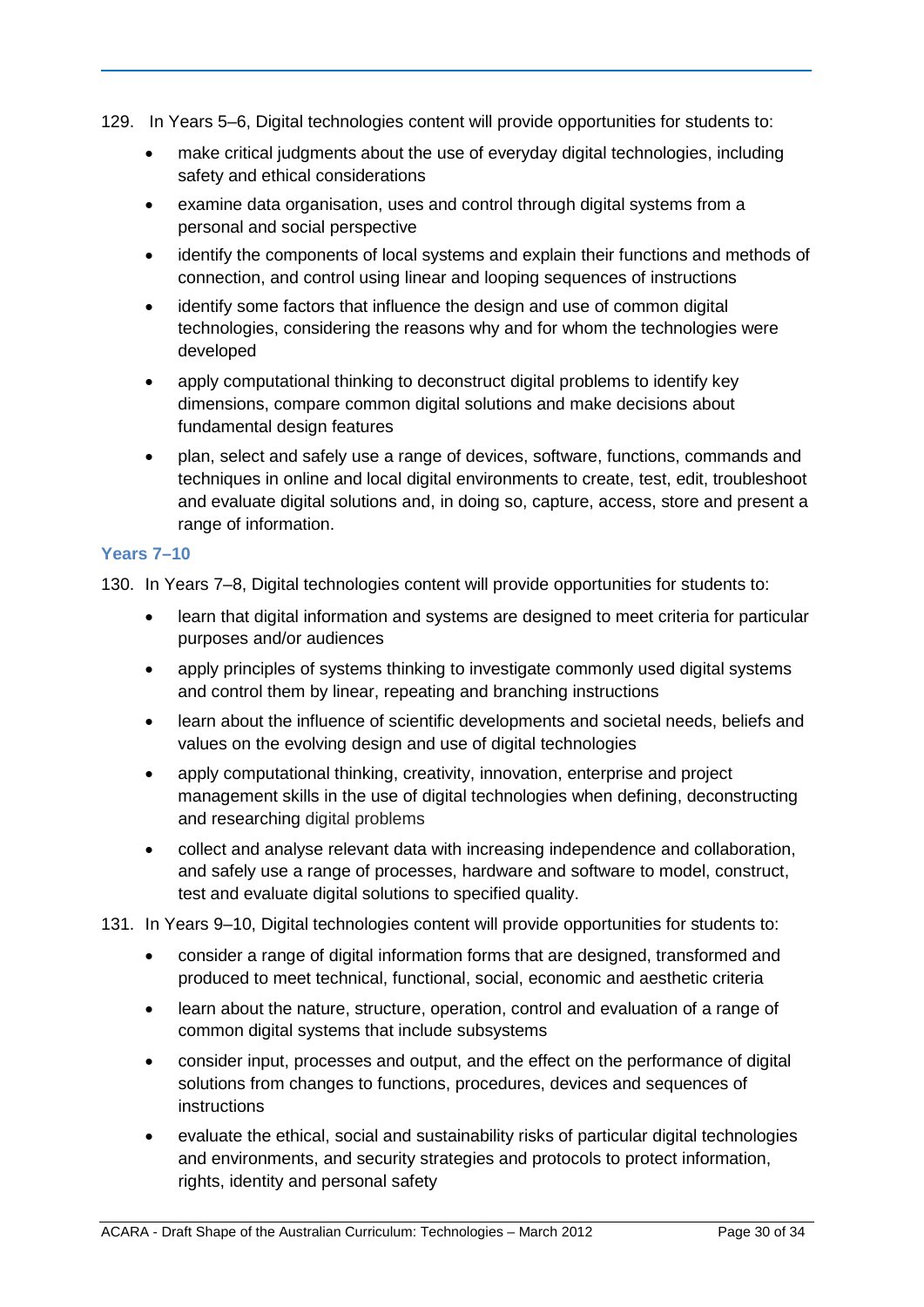- understand the value of, and be able to apply creativity, innovation, collaboration, project management and enterprise skills in, the development of digital solutions
- critique digital problems, collect and analyse relevant data, generate and communicate ideas, create, construct and test digital solutions
- work both independently and collaboratively using a range of skills and processes to select and safely use appropriate digital information and systems optimised to suit specific tasks, purposes and technologies contexts.

### **Senior secondary**

132. The Digital technologies curriculum will provide opportunities for students to:

- explain the influence and constraints of the nature and design of particular digital systems on the techniques used, and the conventions applied to structure digital information
- learn about specialised digital systems and how the components interact within the system and with an environment
- analyse in terms of social, economic and environmental costs and benefits, the emergence and application of specialised digital technologies and the influence of the beliefs and values of stakeholders on their design
- consider the connections between current studies in digital technologies, further studies and employment
- apply computational thinking, creativity, innovation, enterprise and project management skills when developing increasingly sophisticated digital solutions for self-generated, multi-layered digital problems. The problems will be associated with specialised applied technologies contexts or systems and/or software engineering, and students will consider safety and security
- create, test and justify detailed designs, demonstrate algorithmic thinking, generate data to resolve design problems, and use common methods of communicating thinking, including the use of symbols, graphics and technical languages
- use effective project management techniques, optimise the operation and outputs of a range of digital systems, and prepare a range of reports.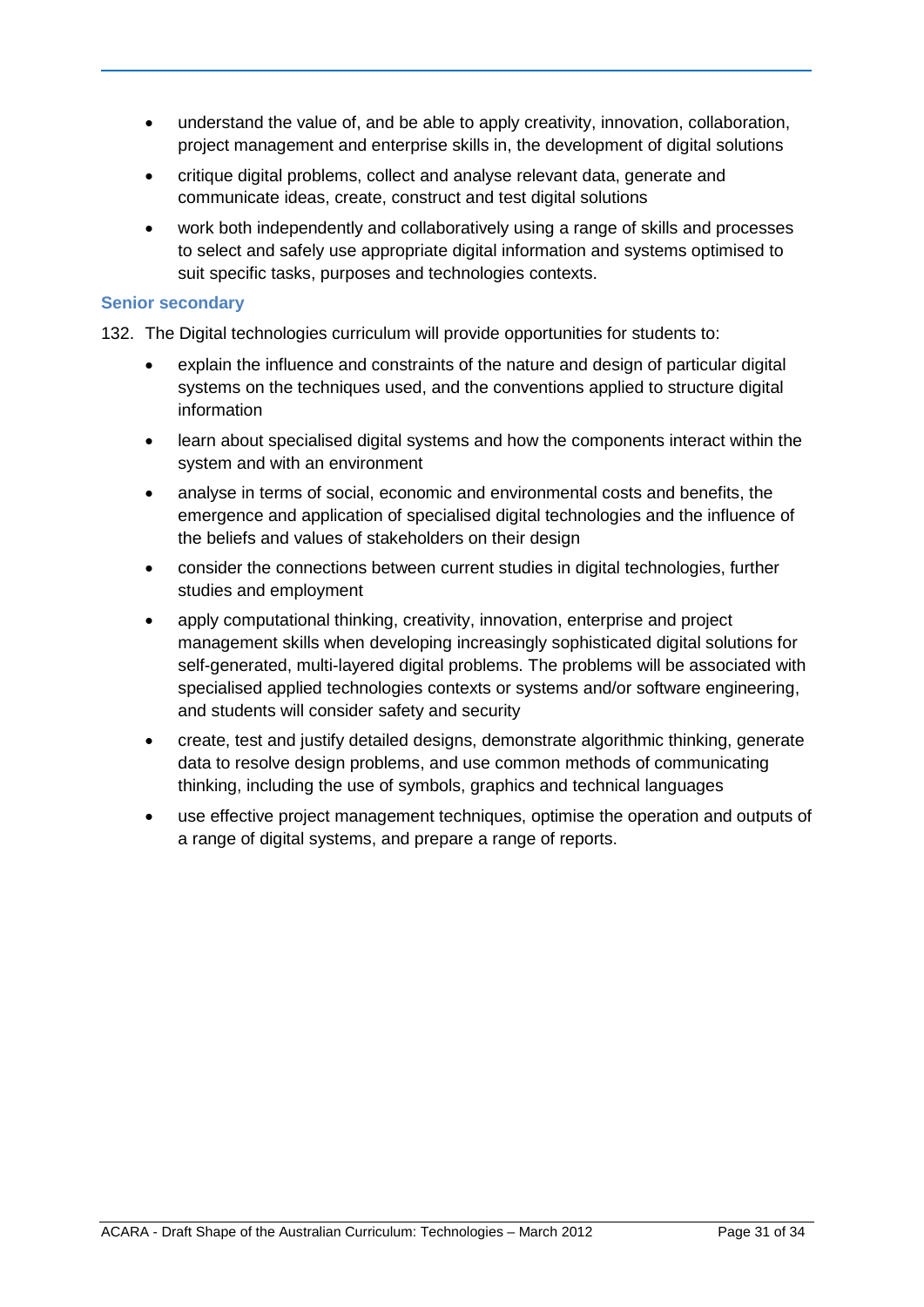# **Key terms**

The following descriptions of terms explain how they are proposed to be used in the Australian Curriculum: Technologies.

### **computational thinking**

the thinking needed for problems to be expressed in a way that can be processed by a computer, such as recognition of patterns, mathematical processes, generation of modular and recursive structures, and understanding of system hierarchies and relationships.

### **design thinking**

use of strategies for understanding design problems, generating creative and innovative ideas, and analysing those ideas to find the best solution.

### **design processes**

a subset of technologies processes that typically involve identifying, exploring and critiquing needs or opportunities; generating, researching and developing ideas; and planning, producing and evaluating to produce a best-fit solution.

### **digital information**

the nature and forms of information stored digitally, and the processes that transform digital data into information for various purposes and meanings, including the structures, properties, features and conventions of particular forms of digital information and how this is transmitted to audiences, as well as the methods of creating, storing, managing and accessing digital information.

### **digital systems**

the nature, types and elements or components of digital systems and how they are operated or controlled; hardware and software components and how these are assembled or constructed; and the methods of controlling digital systems and their components, including creating sets of instructions such as programming.

### **digital technologies**

any technology controlled using electronic binary instructions with information in a binary form, including computer hardware and software, digital media and media devices, digital toys and accessories, and contemporary and emerging communication technologies.

#### **environments**

an output of technologies processes or in which technologies processes operate. Environments may be natural, constructed or virtual. The tangible end result or designed solution may be a small- or large-scale environment, blueprint, drawing, image or model.

### **information**

In Design and technologies, information refers to the nature of technologies information and how it is represented to convey meaning (procedural knowledge, diagrams and drawings); the management of information (tools and processes used to make decisions, derive new connections); and the considerations in the presentation of information for particular audiences as product or service.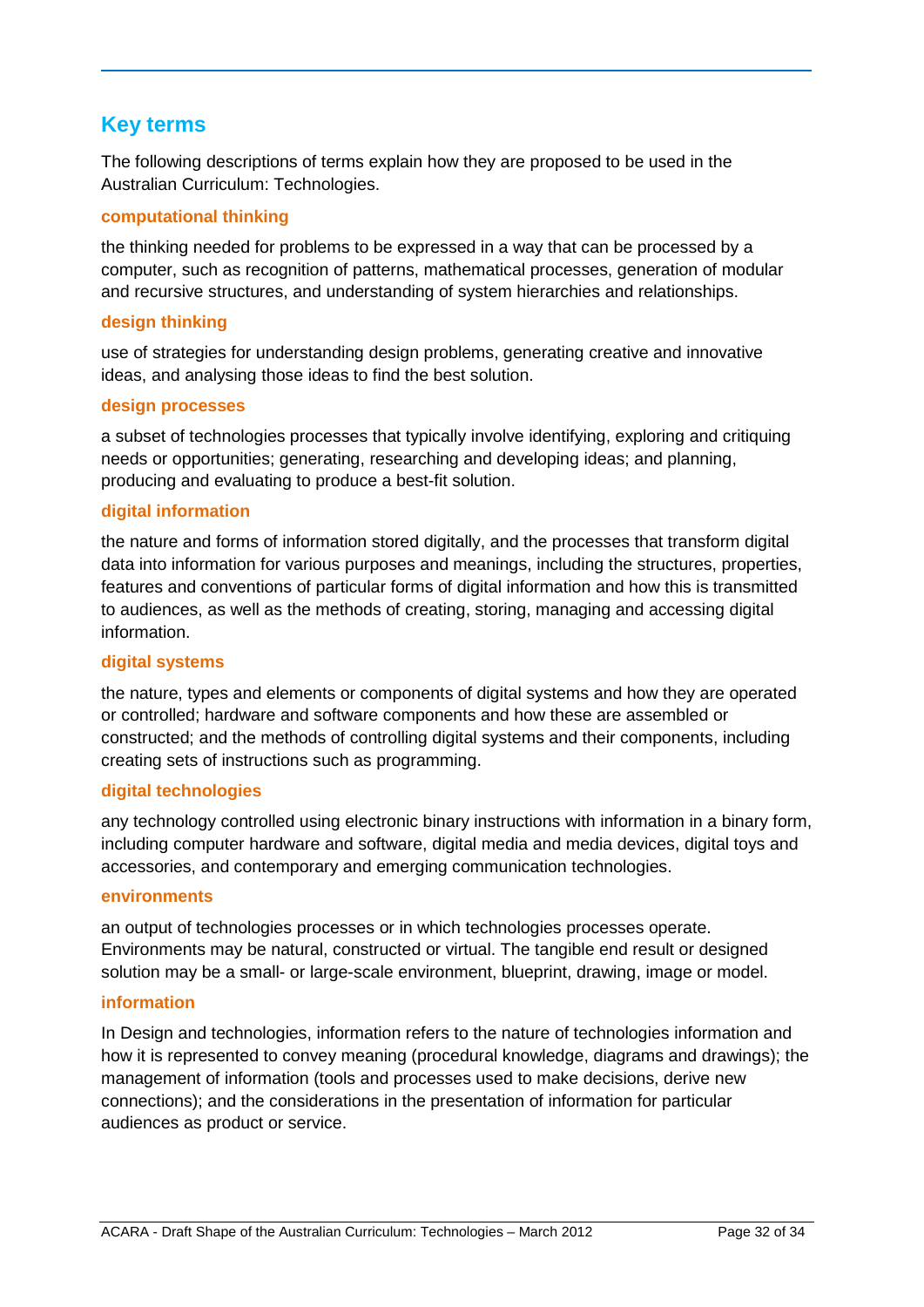#### **materials**

the origins, structure, characteristics, properties and uses of natural (including plants and animals) and fabricated materials. Materials are used to create products, services or environments.

#### **products**

one of the outputs of technologies processes. Products are the tangible end results or prototypes of a natural, human, mechanical, manufacturing, electronic or digital process to meet a need or want.

#### **project**

the set of activities undertaken to address specified content, involving creating, designing and producing a solution to the project task and documenting the process. Project work has a benefit, purpose and use; a user who can provide feedback on the success of the solution; limitations to work within; and a real-world technologies context influenced by social, ethical and environmental issues.

#### **services**

one of the outputs of technologies processes – the intangible product of technologies processes to meet a need or want. Services may involve development or maintenance of a system and include for example: catering; cloud computing (software as service); communication; ecosystem (provisioning and regulating); internet; transportation. Services could be communicated by charts, diagrams, posters and procedures.

#### **systems**

the structure, properties, behaviour and interactivity of people and components within natural, constructed and virtual systems, and the interrelationship between systems.

### **technologies contexts**

the fields of endeavour in which students will apply technologies processes and production. These could include agriculture and primary industries, constructed environments, engineering, entertainment, food technology, home and personal settings, manufacturing, materials and product design (for example electronics, metals, plastics, textiles, timber) and retail.

#### **technologies processes**

the processes that allow the realisation of a technology output for a target audience, end-user, client or consumer. They involve the purposeful application of materials, information, systems, tools and equipment when creating, designing, producing and using products, services and environments. They may involve identifying, exploring, critiquing, formulating and investigating a problem; generating, researching and developing ideas; analysing, creating, designing, planning, producing, representing, constructing and evaluating solutions in a sustainable way, giving appropriate thought to impact. These processes typically require one or all of the following types of thinking: computational, critical, creative, design, futures or systems.